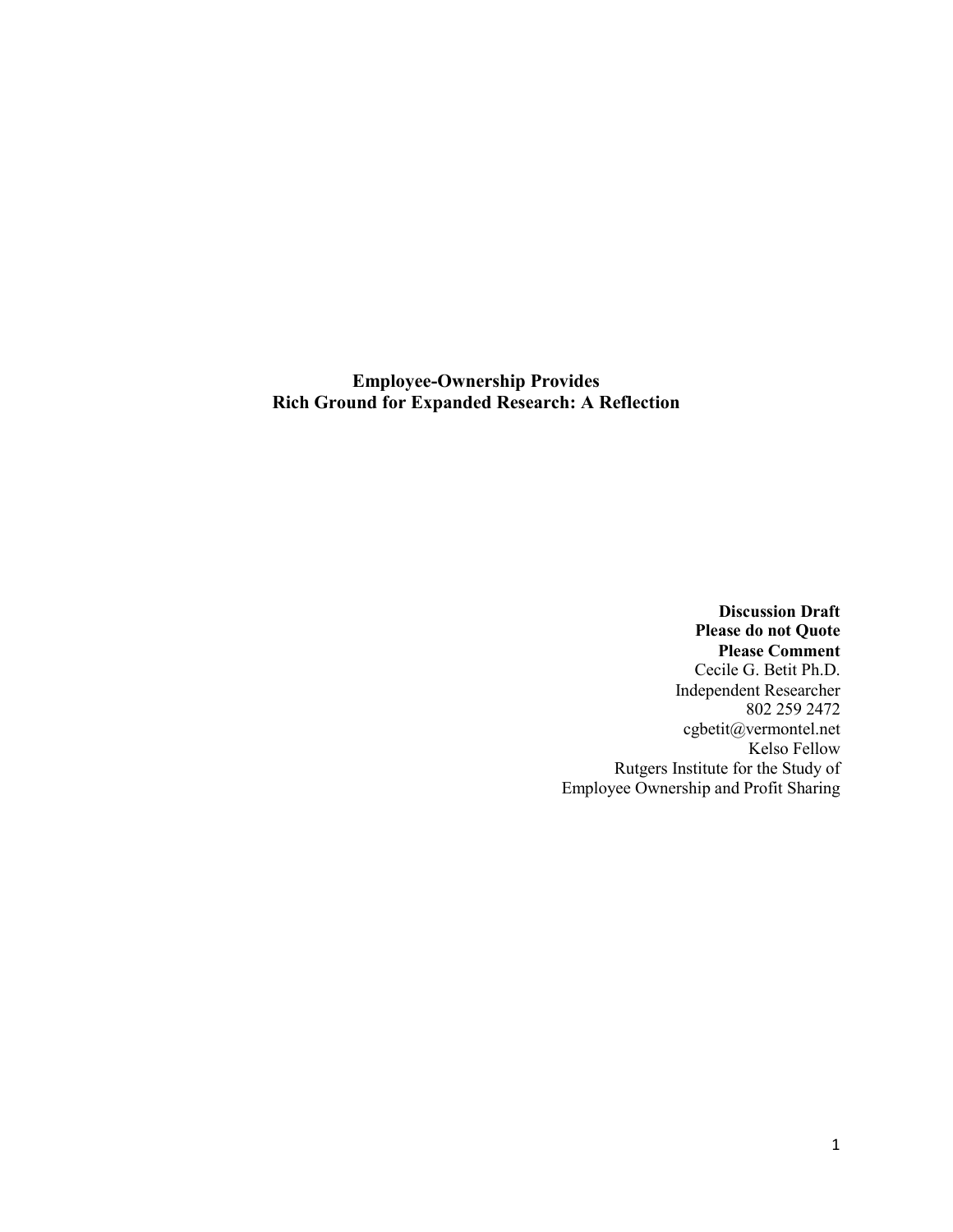#### **Employee-Ownership Provides Rich Ground for Expanded Research: A Reflection**

#### **Abstract**

While the numbers of Employee Stock Ownership Plans have declined over the past decades, the increase in participants and assets suggests, at minimum, interest in employee ownership continues. Publications in employee ownership often emphasize the people or the money side: in a sense promoting the "values" of employee ownership or impact on the bottom line—often within empirical studies, some using large data sources. While the econometric work has pointed to the importance of participation which has the capacity to join these two conceptual bases, overall there seems to be little academic work focused on the broad variety of outcomes of that participation or what may be required in a full organization transition. The purpose of this paper is to suggest timeliness of deeper exploration and broader consideration of elements of change in a corporation's transition to and implementation of employee ownership such as that afforded to participation following Doucouliagas' meta-analysis. Doing so may offer possible ground for the study and understanding of employee ownership from the emerging findings of leadership, human and organization (evolutionary/vertical) development and systems change. The national associations encourage workers in employee owned companies and those becoming employee owned to "think like an owner" without it seems fully addressing the changes to workers, manager and the organization that occur or may need to occur during the transition. While employee ownership consultants, often use action research for elements in their client's transition in order to facilitate it, few academics seem to show interest in the changing relationships or processes of change in personal, organizational or cultural life for those in a company "to think like an owner." Data from survey elements on cultural change are available from the National Center for Employee Ownership, as it has continued the work that Ownership Associates began in the late 90s. Surprisingly, that data is often not included in serious academic exploration in spite of its easy availability.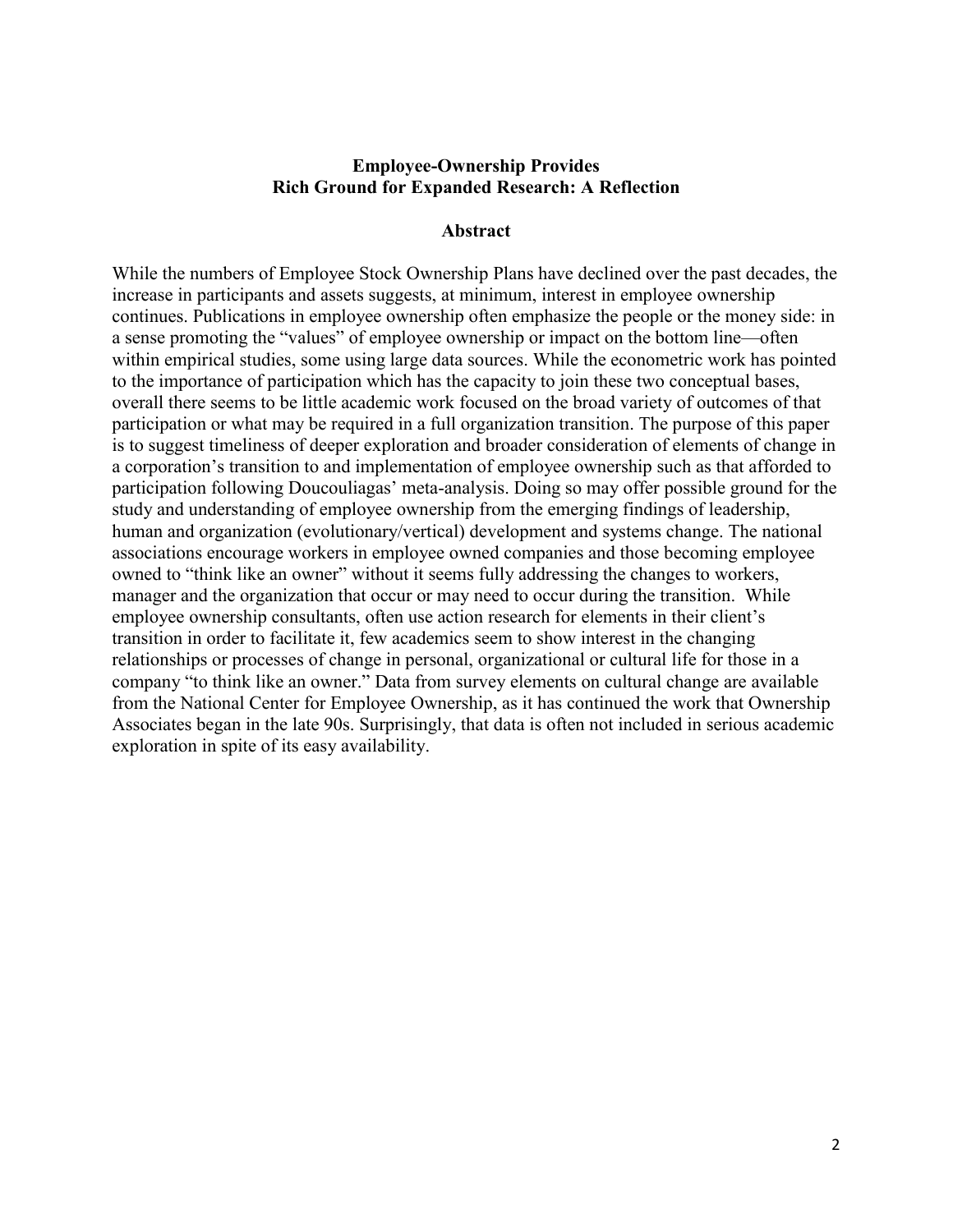## **Employee-Ownership Provides Rich Ground for Expanded Research Elements: A Reflection**

## **Purpose of this Paper**

While the numbers of Employee Stock Ownership Plans have declined over the past decades, the increase in participants and assets suggests, at minimum, interest in employee ownership continues and a recent article suggests its importance within economic policy development.<sup>1</sup>

Publications in employee ownership often emphasize the people or the money side: in a sense promoting the "values" of employee ownership or impact on the personal or company bottom line, frequently within empirical studies, some using large data. The econometric work has pointed to the importance of participation which has the capacity to join these two conceptual bases, and yet there seems to be little academic work focused on the broad variety of outcomes of that participation or what may be required in a full organization transition or "to think like an owner." The purpose of this paper is to suggest timeliness of deeper exploration and broader consideration of elements of change in a corporation's transition to and implementation of employee ownership such as that afforded to participation following Doucouliagas' metaanalysis (1994). Doing so may offer possible ground for the study and understanding of employee ownership from the emerging findings of leadership, human and organization (evolutionary/vertical) development and systems change: "functioning whole[s] that cannot be divided into independent parts and be effective" (Ackoff, 1998).

In recent years, deeper exploration within living systems has taken on many forms—a few of which will be seen in later sections of this paper. While beyond the limits of this paper to fully explore, the inquiry and research potential to examine interdependent systems which emerge from communications, interactions and relationships (Bateson, 2016) and, particularly, mutual learning seem tailor made for studies of employee ownership.

# **Employee Ownership's Expanding Horizons**

## **Silver Tsunami and Main Street Employee Ownership Act**

Discussed within this paper, though beyond its scope to fully address, is the suggestion that expanding research and conversations on employee ownership to include findings from fields studying development and change and additional methodologies may well encourage broader understanding of the elements of change in transitions to employee ownership. These may well as well provide guidance for expanding the study of employee ownership and perhaps encouraging more companies to become employee owned. As will be discussed throughout this paper, the change to employee ownership most likely is more than a signature on a paper change, it may well involve layered complexity similar and so well known to those peeling onions. Yet,

**.** 

<sup>&</sup>lt;sup>1</sup> https://theintercept.com/2018/12/26/esop-plans-employee-ownership-bernie-sanders/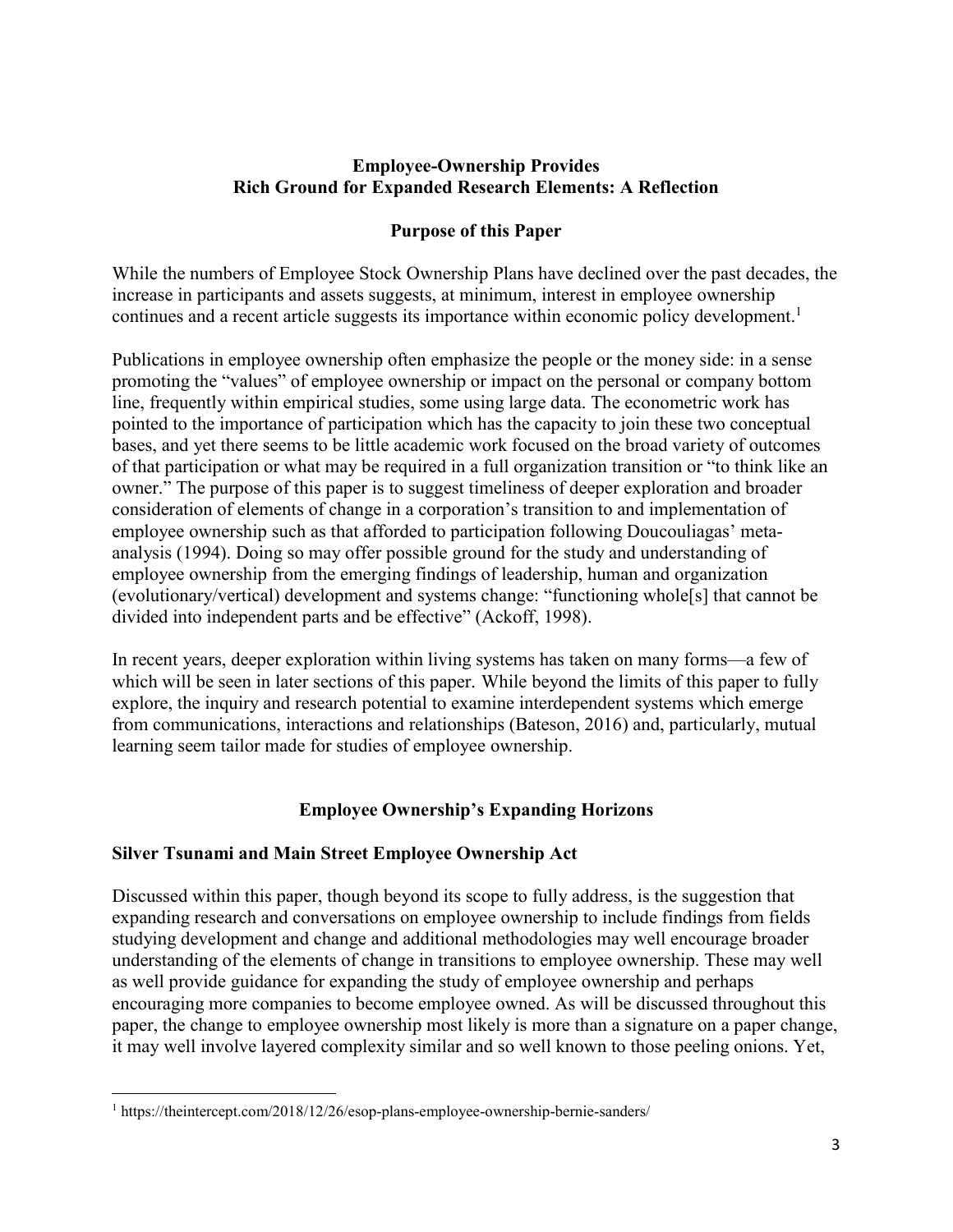Pinto notes that the change may not be considered deeply in the ways that are presented throughout this paper:

On the ESOP side, most company owners and managers who are contemplating the establishment of an ESOP will seek legal and accounting advice. Beyond that, the need for outside help depends largely on the degree to which the mission of the ESOP is linked to broader changes in the organizational structure. (Pinto 2016: 36)

A call for prompt and broad attention may be apt considering Joseph Blasi's and Douglas Kruse's essay of August 15, 2018 in *The Conversation.* They present two major occurrences affecting the future of US corporate ownership that could well increase the number of employee owned firms as well as academic interest in the field. The first highlights the number of companies to be changing hands as Baby Boomers<sup>2</sup> retire. Some have called this upcoming wave of shifting ownership, the "Silver Tsunami<sup>3</sup>" given that Boomers own 2.3 million or more than half of the privately held businesses in the United States, employ one in six workers—nearly 25 million people, spend about \$1 trillion on payroll a year and make about \$5 trillion in sales. The article's authors note, "We believe this will represent one of the largest transfers of wealth in American history." The second occurrence involves what was called the "Main Street Employee Ownership Act" before inclusion in the new defense bill signed by President Trump on August 12, 2018. This is said to be the most significant legislation for employee ownership in 20 years. Given the impacts of previous bills supporting employee ownership, this law may well increase the number of employee owned companies and offer them support. The Small Business Administration (SBA) will be able to "make guaranteed loans of up to \$5 million to employeeowned ESOPS and worker cooperatives." The SBA is also tasked with providing information and other assistance to small business owners.<sup>4</sup>

It deserves to be noted here that these two major timely occurrences are more than just signatory changes for business ownership. Given that ownership retirement is involved, many of these firms may be privately owned and some family owned. Employee ownership has the potential to not only change the quality of life for those involved but to also expand the bases for research inquiry. When employees become the owners/shareholders, they change the dynamic and provide a form of democratic capitalism (Kelly 2012, Ellerman 1992) response to Friedman<sup>5</sup> (1970) as well as increasing the size of the capital ownership pie (Blasi, Freeman, Mackin  $\&$ Kruse 2010), reducing income inequality, increasing financial stability of the middle class (Blasi,

1

<sup>&</sup>lt;sup>2</sup> The potential for change from these facts may not be fully understood. Russe Heimlich reported for Pew Research that as of January 1, 2011 and "every day for the next 19 years, 10,000 baby boomers will reach age 65. For the full report, see http://www.pewresearch.org/fact-tank/2010/12/29/baby-boomers-retire/

<sup>&</sup>lt;sup>3</sup> See Jena McGregor's article on the silver tsunami at https://www.washingtonpost.com/business/2018/08/30/whatsilver-tsunami-retiring-baby-boomer-business-owners-could-mean-their-workers/?utm\_term=.a97fbc067e50 4 For the full article, see https://theconversation.com/small-business-owners-are-getting-a-new-incentive-to-sell-totheir-employees-101515

<sup>5</sup> See the Friedman article at https://graphics8.nytimes.com/packages/pdf/business/miltonfriedman1970.pdf with its often quoted observation much refuted by proponents of the multiple bottom line: "There is one and only one social responsibility of business — to use its resources and engage in activities designed to increase its profits so long as it stays within the rules of the game, which is to say, engages in open and free competition without deception or fraud."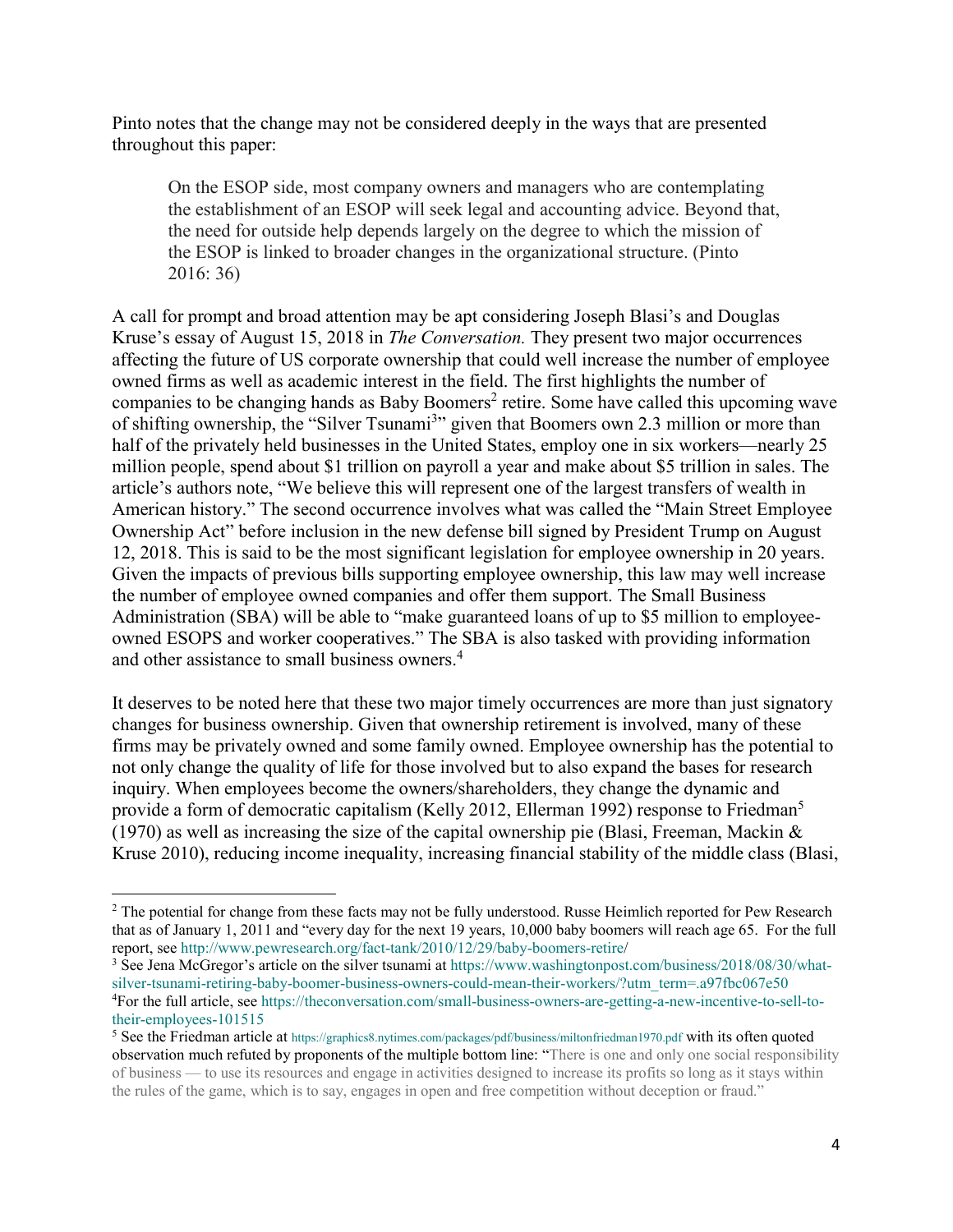Freeman & Kruse 2013) and change the organizational structure to be more focused on the owner/shareholders (Betit, 2015). It may be that employees sharing ownership understand "that to build an organization that's fit for the future, you must first make it fit for human beings"<sup>6</sup> (Hamel 2018).

### **Prompts for Wider Inquiry and Research Expansion**

These two occurrences could act as prompts for wider inquiry and expansion of credible research available for findings on employee ownership across the four territories of experience: personal, interpersonal, organizational and scientific, utilizing quantitative/empirical, qualitative (ethnographic, case study), mixed methods and action research designs (Torbert 2000) over a variety of time lines and publication venues. For example, how can delving into the additional dimensions, longitudinal mixed methods research in the field of employee ownership whole system/large group transitions, contribute to present understandings as well as future research? On their face, such questions could provide contemporary links and bridges, which are few, between actual "change" work in the field and the academy (Bartunek*,* Balogen & Do, 2011).

While beyond the scope of this paper, it can be asked, how can publications of employee ownership research (often published only in elite journals available in universities) be made more available to business students at community and state colleges to promote knowledge of employee ownership? Knowing more about the dynamic of attraction to employee ownership and the transition process may be particularly helpful given the two occurrences shared above and the change dilemmas cited in an article over twenty years ago in *Business Week.<sup>7</sup>* There seems to be no way of knowing (though it would be a worthwhile study) if any of the reasons ESOPs were declining then may be still be operative today. (ESOP numbers have yet to increase again though participants and assets have. Corey Rosen suggests that some ESOPs may have been set up to benefit executives and that flawed effort could not be maintained.<sup>8</sup>) Reasons cited for the decline by Bernstein in 1996 included resistance by management specifically at larger public firms to employee input and involving employees in decisions; smaller private firms<sup>9</sup> seemed to find it easier to work with employee input. The article further suggests lack of understanding of the system dynamic, infrastructure or perhaps even, the inherent meanings of changes in ownership. Owners and management seemed unaware of the personal changes they would need to make to increase their leadership capacity to manage change expectations to establish: common ground using collaborative and participative skills; decision-making processes, and changes in governance structure*.* J. Robert Beyster seems to apply these observations in reflections on changes at SAIC (Science Applications International Corporation), the largest employee owned company in the world. He noted his inadequate decision making around succession planning and the make up of the SAIC board of directors. "…I learned that

 $\overline{a}$ <sup>6</sup> See the following link for Gary Hamel's blog on his remarks at the Global Drucker Forum 2018: http://www.garyhamel.com/blog/human-movement; The Corporate Rebels group notes are particularly relevant as they deal with bureaucracy, authority. The post considered it a high light of the Forum https://corporaterebels.com/hamel-speech-drucker-forum/

<sup>7</sup> See the full article, https://www.bloomberg.com/news/articles/1996-03-17/why-esop-deals-have-slowed-to-a-crawl

<sup>8</sup> See Corey Rosen's explanation: https://www.nceo.org/observations-employee-ownership/c/ESOP-numbers

<sup>9</sup> This fact further explored may have relevance to the Silver Tsunami effect which seems to involve the retirement of first-generation sales of a family or partner owned business. There does seems to be little information available on the number of family owned or partnered owned businesses becoming employee owned.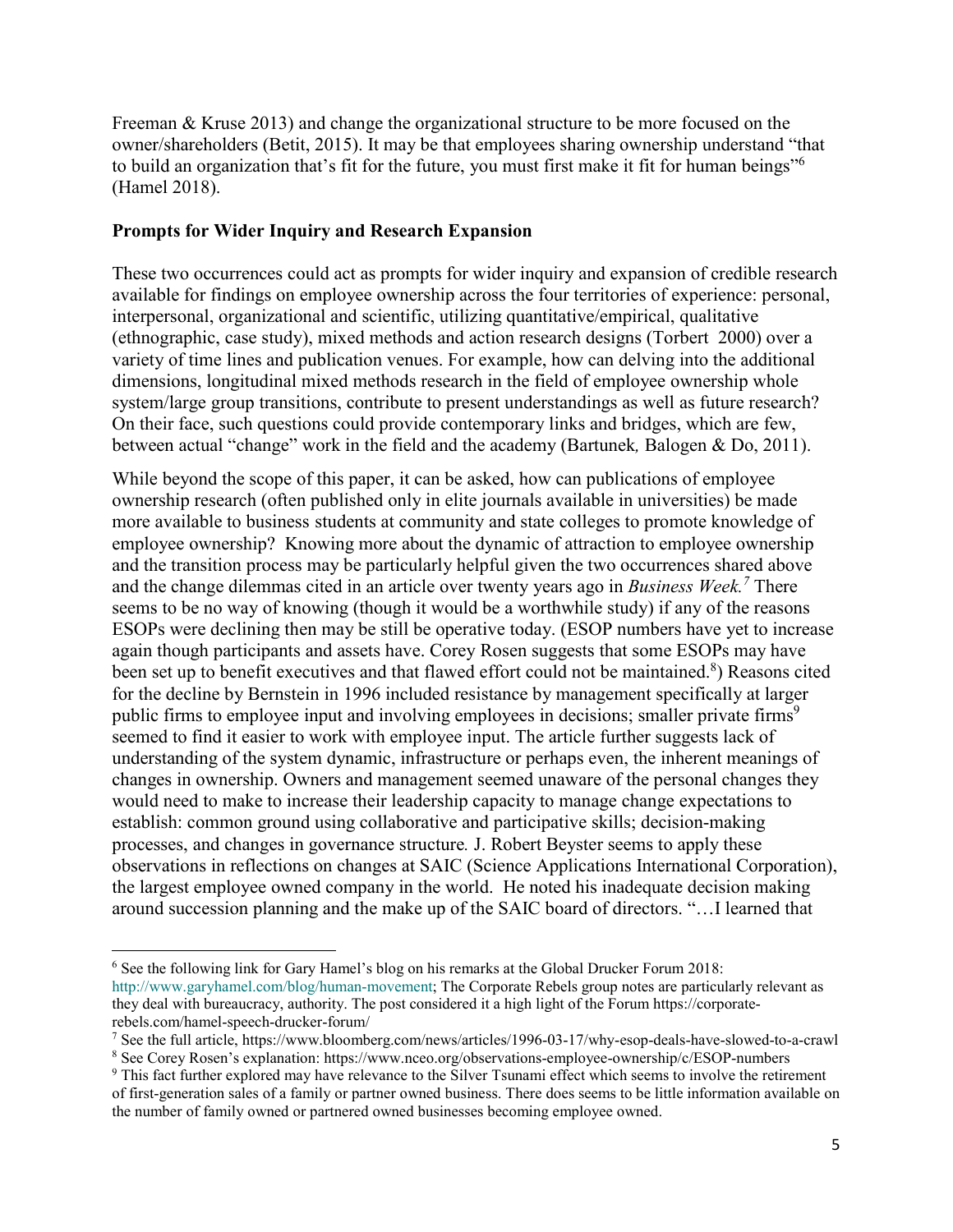you can spend a lifetime with a management team and tens of thousands of employees building a successful employee-owned company, but that everything you've built can be put in jeopardy if you don't manage the succession and governance and culture issues far in advance." How could academic inquiry help to bring the figure of the ground for such ongoing dilemmas in employee ownership life?

As will be discussed expanding the research horizon may well provide more variety in information connecting owners and companies to the broad forms of employee ownership within succession planning, to understand more fully the elements that can make such a transition an attractive choice as well as provide support and examples for the transition process and successful employee ownership.

## **A Basis for Broader Consideration for Employee Ownership**

The results of Doucouliagos' meta-analysis (a statistical technique for distilling a single estimate from a number of studies) from 43 studies (among other works) appears to have opened the academic conversation to the effects workers' participation had on variables within econometric studies of employee ownership. The results may have provided insights about labor-management that were not well known or understood at the time of the *Business Week* article above or wellutilized corporately<sup>10</sup> then or now<sup>11</sup>. He reported that

…profit sharing, worker ownership and worker participation in decision-making are all positively associated with productivity. All the observed correlations are stronger among labor-managed firms (firms owned and controlled by workers) than among participatory capitalist firms (firms adopting one or more participation schemes involving employees, such as ESOPs or quality circles) (1995: 58)

These findings are particularly interesting given their similarity to Lewin's group experiment (1939) which focused on leadership rather than participation with similar findings. The Lewin study found the most effective leadership style<sup>12</sup> to be democratic with the leader taking an active role collaborating and involving members of the group. While leadership will be more fully discussed later in this paper as a potential area of study, it seems logical to suggest here

 $\overline{a}$ <sup>10</sup> It appears that economists have led the empirical work in studies of employee ownership. It may well be that Doucouliagos' work encouraged the expansion to participation. The inference can easily be drawn that economics offers a certain ease with measures. Derek Jones submitted a history of the field of Participation and Employee Ownership to the field's new *Journal of Participation and Employee Ownership.* For the full article see https://www.emeraldinsight.com/doi/full/10.1108/JPEO-02-2018-0004. He notes a strength of the field is its focus on empirical studies and he points out significant gaps in knowledge of PEO as unknowns to be studied.

<sup>&</sup>lt;sup>11</sup> Doucouliagos, H., Laroche, P., Kruse, D.L., & Stanley, T.D. provided a discussion draft of the paper, IZA DP No. 11617 "Where Does Profit Sharing Work Best? A Meta-Analysis on the Role of Unions, Culture, and Values" https://www.iza.org/publications/dp/11617/where-does-profit-sharing-work-best-a-meta-analysis-on-the-role-ofunions-culture-and-values. They note, "This positive relationship between profit sharing and productivity holds up in our meta regression analysis. It is noteworthy that the effect is strengthened when accounting for reverse causality, and is stronger in studies that (properly) control for capital intensity."

 $12$  In contrast, laissez-faire leadership tended to result in groups that lacked direction where members blamed each other for mistakes, refused to accept personal responsibility, and produced a lack of progress and work. Decisionmaking was less creative under authoritarian leadership. (Lewin 1939).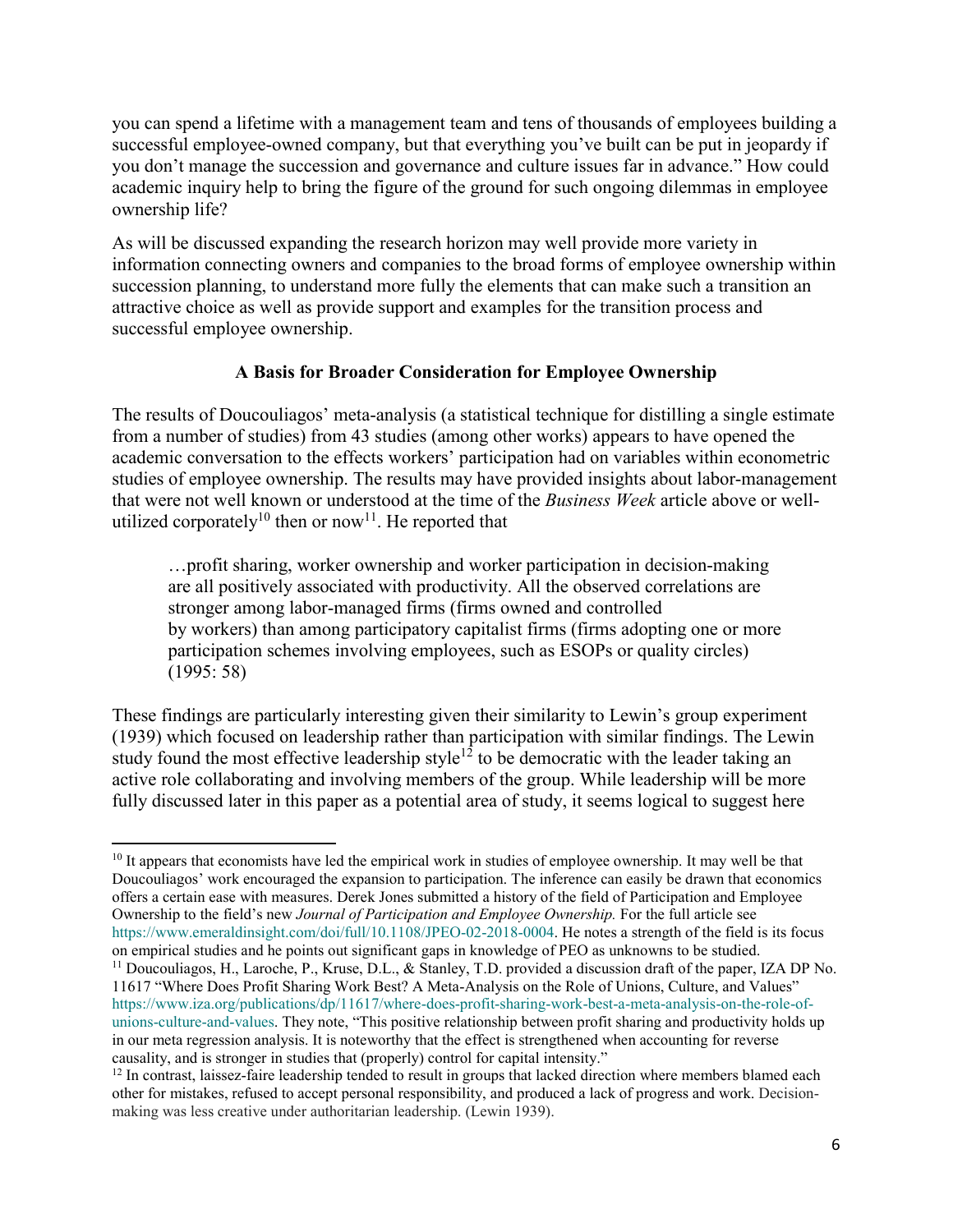adding it to the study of participation which seems solidly in place among economists interested in employee ownership.

Examples of how the study of participation in employee ownership has been enhanced through economists' interest can be seen in the following examples:

- In 2018, the 18th volume was published in the book series, *Advances in the Economic Analysis of Participatory & Labor-Managed Firms*. In the spirit of the purpose of this paper, it appears that the Tables of Contents in the most recent volumes suggest a broader span of interest than what may have been considered traditional economic or econometric analysis.
- The International Association for the Economics of Participation met for its nineteenth conference in Slovenia in the summer of 2018. The group's web members continue to focus on employee ownership, cooperatives, labor-management decision-making, codetermination, profit-sharing, non-profit organizations, and economic democracy.<sup>13</sup> Several of these topics have brought a wider span into the discussion.
- The first issue in the new *Journal of Participation and Employee Ownership* was published in 2018.

While in actual transitions, it appears that consultants study the elements of change in order to facilitate the process, few academics have seemed to show interest in the change process in personal, organizational or cultural life for the transition for those in a company "to think like an owner." The NCEO emphasizes information sharing of important performance areas, structures for employee engagement and involving all areas of a company. There are data and continuing surveys on culture available from the National Center for Employee Ownership, as it has continued the work that Ownership Associates began in the late 90s—there is little academic work within the infrastructure of the transition change process itself. The NCEO makes its data available to researchers. Many employee-owned companies do the surveys on a regular basis as an 'annual culture audit' to assess their progress on NCEO variables and others they choose:

Your customized survey report will demonstrate how many employees trust the plan, understand their role in creating value, and have the tools, skills, and information to act like owners. With this data, you can assess company strengths and weaknesses, measure progress over time, set concrete goals, and focus your energy where you'll get the greatest payoff.<sup>14</sup>

In essence transition from a conventional organization to an employee-owned organization entails two major transition issues: (1) Preparing the employees to think and behave differently, and (2) preparing current management to think and behave differently.

In the next section, a few important conceptual roots will be explored in the context of the purpose of this paper for the broader consideration of employee ownership.

<sup>&</sup>lt;sup>13</sup> The International Association for the Economics of Participation website is at www.iafep.org/

<sup>&</sup>lt;sup>14</sup> See additional information at the National Center for Employee Ownership website https://www.nceo.org/ESOP-Equity-Ownership-Culture-Survey/id/52/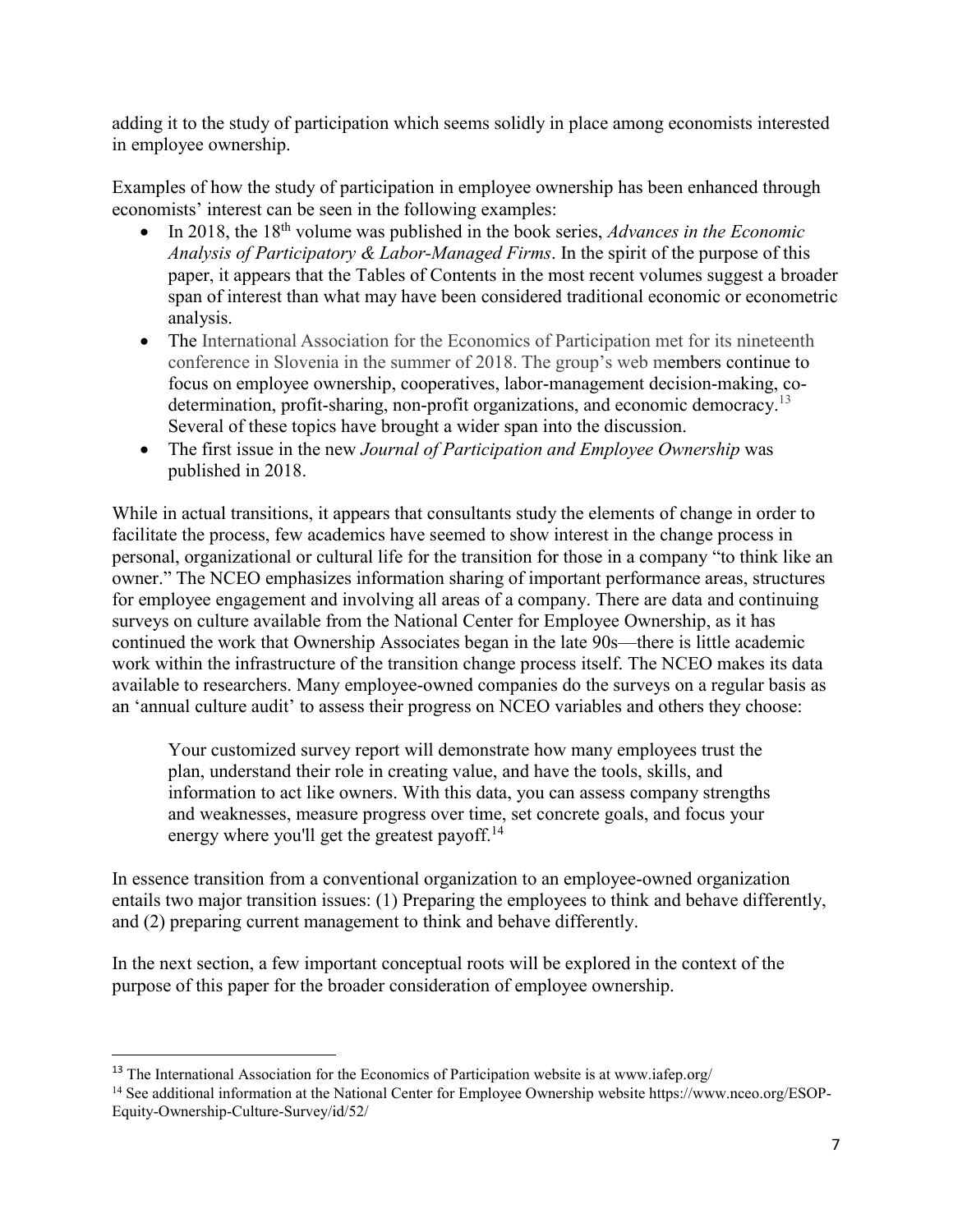### **A Few Bases Suggesting Broader Consideration for the Study of Employee Ownership**

An indication suggesting aspects for broader academic and practical consideration is The New Jersey/New York Center for Employee Ownership at the Rutgers School of Management and Labor Relations' (SMLR) and the Democracy at Work Institute's December 6, announcement for an academic certificate program for participatory management further linking participation with employee ownership. Notably for the purpose of this paper, the announcement linked values, employee engagement, employee ownership (psychological and actual) and productivity with the bottom line:

The New Jersey/New York Center for Employee Ownership at the Rutgers School of Management and Labor Relations (SMLR) and the Democracy at Work Institute announced a new program to help organizations increase engagement and productivity by giving a voice to rank-and-file workers. Modeled on the successful strategies used by many employee-owned companies, the Participatory Management Certificate Program can help businesses boost their bottom line…. Geared toward managers in large firms, small businesses, cooperatives, and nonprofits, the program will show participants how to create a values-driven, participatory work environment.<sup>15</sup>

Kelly gives root to the generative power of ownership "as the original system condition" (2012: 7) in "five essential patterns that work together to create different kinds of ownership: purpose, membership, governance, capital and networks" (2012: 14). Changes in any of these elements has the potential to alter a company's basic identity. In considering research elements, it is easy to see how some questions such as performance, profitability, etc. may be studied on a macroscale while others would require a macro.

For one company becoming employee owned, the change experience is encapsulated in the sense of any ecosystem. Research in employee ownership may not do enough to address the transitions within an ecosystem change: of "the *patterns* among the living participants….Ecology takes us into the realms of shifting patterns, living communication, symbiosis, and mutual learning"<sup>16</sup> (Bateson, 2016).

While beyond the scope of this paper to explore thoroughly, Kelly's use of 'essential pattern' in the context of ownership and its foundational role may be telling. The sociologist Talcott Parsons' work in structural functionalism noted the role of culture in latent pattern maintenance within a social system. Culture has recently become of an area of interest in discussions at the ESOP Association<sup>17</sup>'s and NCEO's annual meetings. and As mentioned above, through the efforts of Ownership Associates and the National Center for Employee Ownership, there is a

 $\overline{a}$ 

<sup>15</sup> For the full announcement see: https://www.businesswire.com/news/home/20181206005552/en/New-Program-Helps-Businesses-Non-Profits-Create-Ownership

<sup>&</sup>lt;sup>16</sup> Betit, C.G. (2015) explored several of these ideas in a conceptual paper on whole system change based on her longitudinal study of the Carris Companies.

<sup>&</sup>lt;sup>17</sup> For more information on the ESOP Association, see https://www.esopassociation.org/about-the-association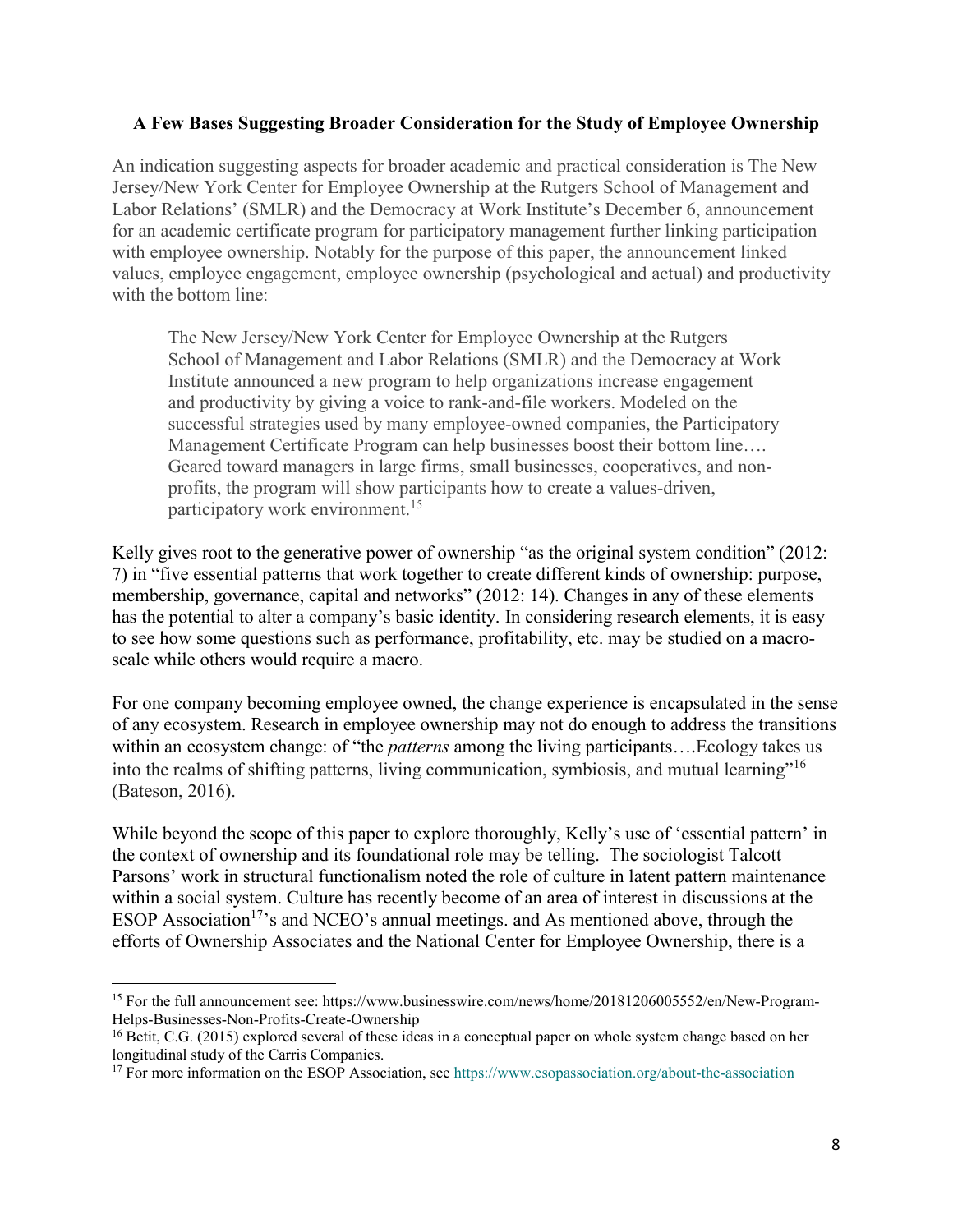long-standing data base of survey studies on employee ownership and culture. These and their interrelationships may well provide rich elements for further research exploration in employee ownership for use by employee owned companies, those becoming employee owned and companies that want to utilize elements for their own success.

In their recent works, Blasi, Freeman and Kruse  $(2013, 2017)^{18}$  bring together social values and economic interests from employee ownership and profit sharing within broad social contexts as outcomes for the common good. Through narratives spanning the history of the US from its founding, they describe the legacy of forebears' vision on quality of life for generations following. Outlined are the interrelationship of patterns and systems within systems—persons, groups corporations and government—as the authors encourage not only continuing but expanding the difficult navigation through twenty-first century complexity to promote broad employee ownership to reduce economic inequality. Throughout, they tie vision for the common good, social well-being with economic development, profits and wealth.

In *The Citizen's Share*—chapter by chapter, the authors' cite individual vision and leadership linking patterns and systems with collaboration to effect change for the common good. A telling example involved the efforts to revive the cod-fishing industry early in US history. Washington, Jefferson, Hamilton, etc. worked with ship owners to bring profit sharing to the cod-fishing industry. In the narrative the understanding of systems within systems is clearly delineated. The correspondence further shows how each group's priority was addressed. Tellingly, it was mentioned that seamen with shares would be more "attentive" (2013: p. 4). Another historical example which expanded personal and national wealth involved ownership of land. US founders and leaders wrote on the importance of land ownership for the country's prosperity. The Homestead Act of 1862 provided incentives for farmers settling the western US in what were then remote areas.

Success prompted conversations about similar advances for industry and was encouraged in the 1974 passage of the Employee Retirement Income Security Act (ERISA) which included the implementation of Employee Stock Ownership Plans (ESOPs). Research as recently as 2018 points to ESOP participants having larger retirement benefits.<sup>19</sup> Employee owned companies seem to have a better chance at survival and are more productive (Blasi, Kruse & Weltmann 2013; Kurtulus and Kruse 2017).

Social and economic accomplishments experienced through employee ownership, profit-sharing, capital ownership such as the creation of the middle class, improvements in personal access and quality of life are outlined. In a very tangible sense, in these works, as they weave the historical tapestry of leadership, human and organization (evolutionary/vertical) development through

 $\overline{a}$ 

<sup>&</sup>lt;sup>18</sup> See "Having a stake: Evidence and implications for broad-based employee stock ownership and profit sharing" at https://www.thirdway.org/report/having-a-stake-evidence-and-implications-for-broad-based-employee-stockownership-and-profit-sharing. Several of these points were also presented in their 2013 book *The citizen's share: Putting ownership back into democracy.*

<sup>&</sup>lt;sup>19</sup> For the full report see https://www.nceo.org/articles/s-esops-retirement-securityESOP participants represented in this survey have more than twice the average total retirement balance of Americans nationally: \$170,326 versus \$80,339. This difference is not limited to highly paid employees: ESOP participants making less than \$26,000 a year also have on average more than double the retirement savings compared to similar workers nationally.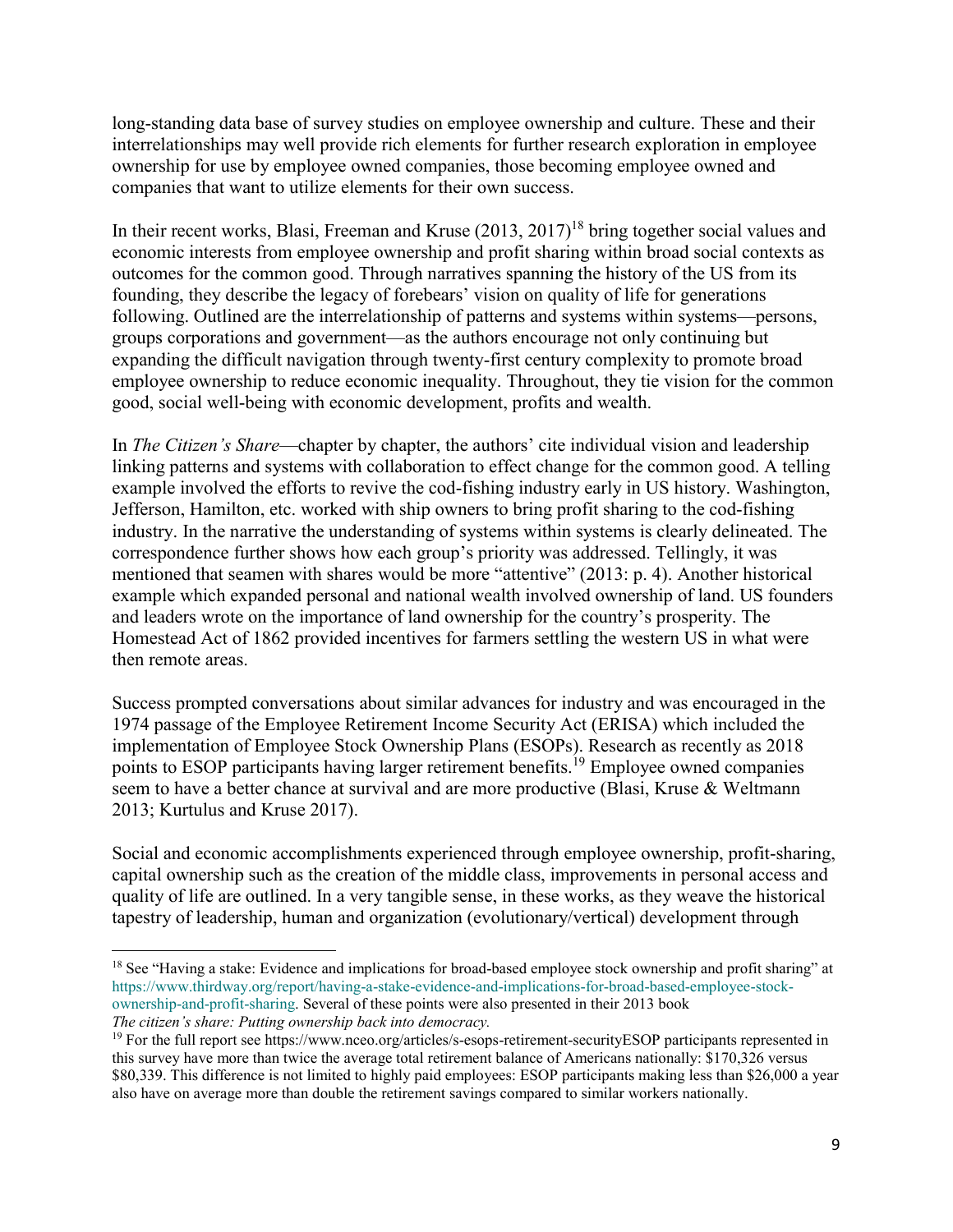systems changes, the authors raise the bar of possibility for and impact of employee ownership into the future.

Citing multiple stimuli and developments experienced across the gamut of locales and social groups including culture, and policies within the workplace and government, the authors describe the impacts of companies increased profitability as they share ownership and profits with their workers and the effects on worker and community. (These provide apt examples of the synthesis of the value of inclusion of workers in sharing ownership and profits with the interest of creating a bigger pie and more money for all.20) Their examination of entrepreneurs' and their companies' collaboration, vision, wisdom, will, passion, diversity of skill, knowledge, caring and experience that were brought into play for the common good of those involved—led to "businesses prospering for themselves and their workers" (2013: 226).

Blasi, Freeman and Kruse's path provides a way of examining employee ownership as a system within systems. It also provides a perspective on those with leadership responsibility and their increasing spans of capacity and awareness. Such appear to reduce competition for its own sake and plough the ground, for vision, in the parlance of the twentieth century, to create larger and broader "win-win" situations. It is a premise of this paper that understandings within employee ownership as a system within systems can be enriched and expanded further using findings within the fields of human and organization (evolutionary and vertical) development including the processes of leadership and change. This paper suggests the importance of doing that. Additional concepts will be explored in the remaining sections of this paper.

## **Developmental, Agreement and Leadership Trajectories for Additional Research in Employee Ownership**

The positive accomplishments of difference makers such as those delineated above in the works of Blasi *et al*, are usually described from the perspective of the breadth and depth of impact in the external environment. More difficult is weaving into the descriptive tapestry the complex interiority of a person with its knowing, values, compass, multiple intelligences, consciousness, wisdom and imagination (Waddock, 2015) as these develop and provide important nuance and dimension to the agreement narratives of systems change and leadership as service to the common good and its future. It deserves to be acknowledged that the characteristics cited immediately above are more difficult to measure and in spite of the meanings they hold in human experience, they are often less attractive for study than measurable items that can be more easily quantified.

## **Development**

1

Much of what is described as human developmental activity can be considered horizontal (lateral) which often provides credentials from education, training, skills to do a given job, etc.

<sup>&</sup>lt;sup>20</sup>Acknowledging the complexity of the concept of employee ownership, working then as consultants Christopher Mackin and Loren Rodgers presented a related idea. In lieu of interest and values , they used economic and moral as bases for changes to employee ownership within their article "Managing Complexity" https://www.ownershipassociates.com/complexity.shtm.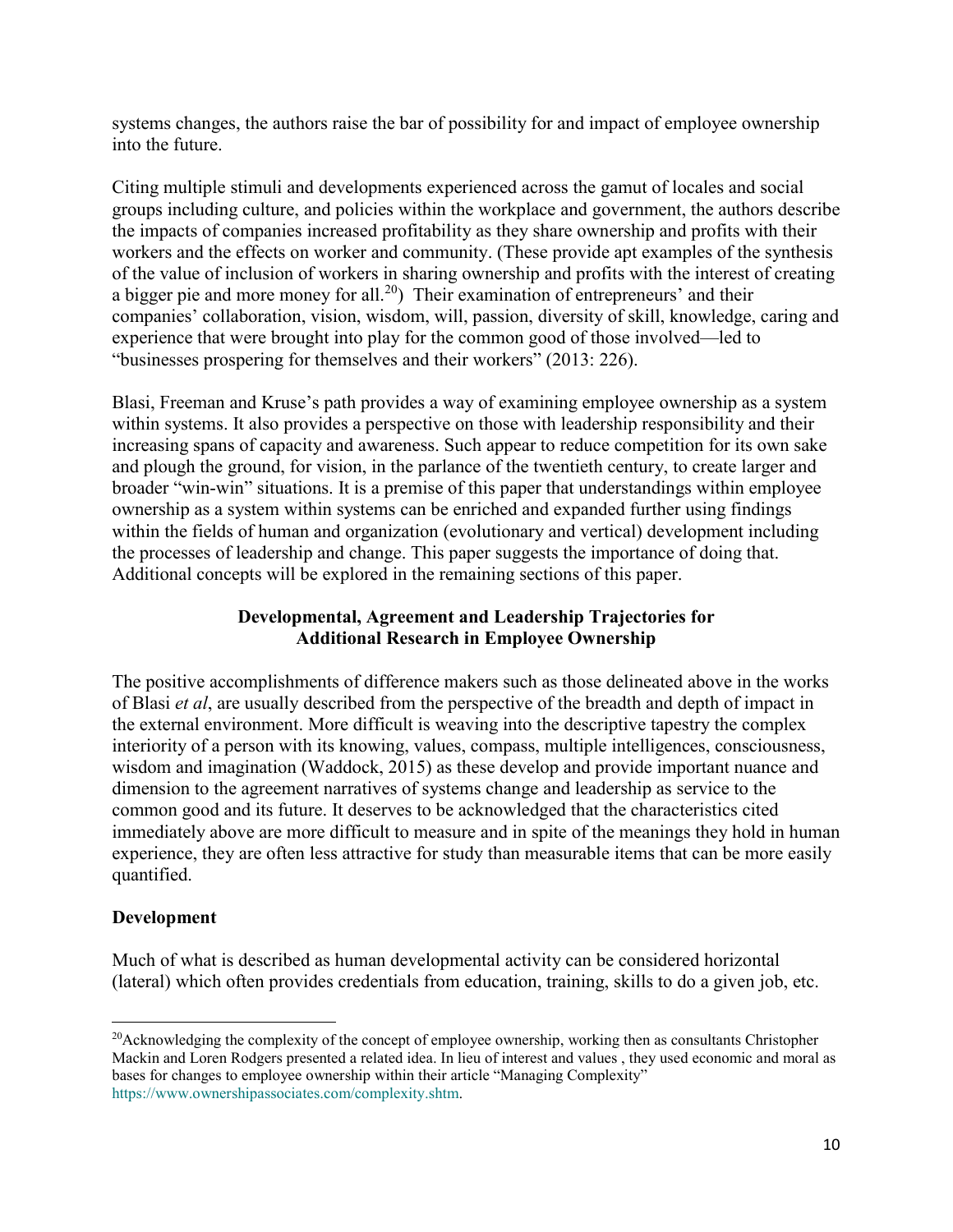Within this paper, the focus is on vertical development, such as Jung (1981) theorizes as the process of individuation that can free deep human potential for the collective.

With varying emphasis on how to support and encourage shifts, developmental theorists basing their work on research and data—among others, Graves (1970), Maslow (1943), Loevinger & Blasi (1976), Kegan (1982), Beck 1996, Wilber (2000), Torbert (2004) and Cook-Greuter (2000) generally agree (with predictable disagreements in emphasis and language) on the development and evolution of consciousness. Theoreticians note when stages are healthy, they all contribute their diversity to the common good.

In vertical development<sup>21</sup>, earlier stages are encompassed (included) and surpassed, (transcended) in a nested way within increasing complexity in the movement, from preconventional stages of reasoning (where there is little understanding of the broader system) to conventional reasoning (where the system is generally accepted as it is), toward postconventional reasoning (which questions the system as it currently exists and encompasses numerous perspectives) (Cook-Greuter, 2016; Wilber 2000). To these Tier 1 stages, more recent schema has added the characteristics of Tier II as a developmental milestone (Beck and Cowan, 1996). Within Tier II thinking, there is awareness (often inarticulate) of the interior stages of development, of relationship, pattern and interdependence; and the big picture in a more universalistic and inclusive systemic sense (Beck and Cowan, 1996; Laloux, 2014).

These thoughts move beyond the ideas that equate shifts in stages more or less with age or life's tasks and experiences to the "major shift from viewing people mostly as different types to also considering differences in the differentiation and integration of their meaning making capacity" (Cook-Greuter 2016, p. 275). Such perspective may provide a framework to consider needs to shift in "thinking like an owner."

Another perspective may be that of Jennifer Garvey Berger. Drawing on her experience as a coach and consultant and on her knowledge of constructive developmental theory—a branch of human development theory holding that people actively construct meaning in ways that develop over time—Berger argues that real growth involves a "qualitative shift, not just in knowledge, but in perspective or way of thinking" (2012:17). Accordingly, she outlines four different forms of mind that adults can sequentially develop and that represent qualitative shifts in ways of thinking: self-sovereign, socialized, self-authored, and self-transforming. The forms of mind, can be helpful in seeing key differences along salient dimensions such as perspective taking, relationships to authority, and experiences of paradox.

Berger notes that an individual with a *self-sovereign* mind cannot see and take others' perspectives. In contrast, someone with the more complex *socialized* mind can readily see and take the perspectives of other people, theories, organizations, and religions but becomes embedded within them, experiencing them as personal and feeling torn if they conflict. Meanwhile, a person with a *self-authored* mind can take others' perspectives while distinguishing their own but uses others' points of view to strengthen or solidify their own. Finally, an individual with a *self-transforming* mind sees and understands others' perspectives

**.** 

<sup>&</sup>lt;sup>21</sup> Dr. Susanne R. Cook-Greuter's longstanding work in leadership has focused on what she is now speaking of as vertical development. See her website: www.verticaldevelopment.com (accessed December 2018).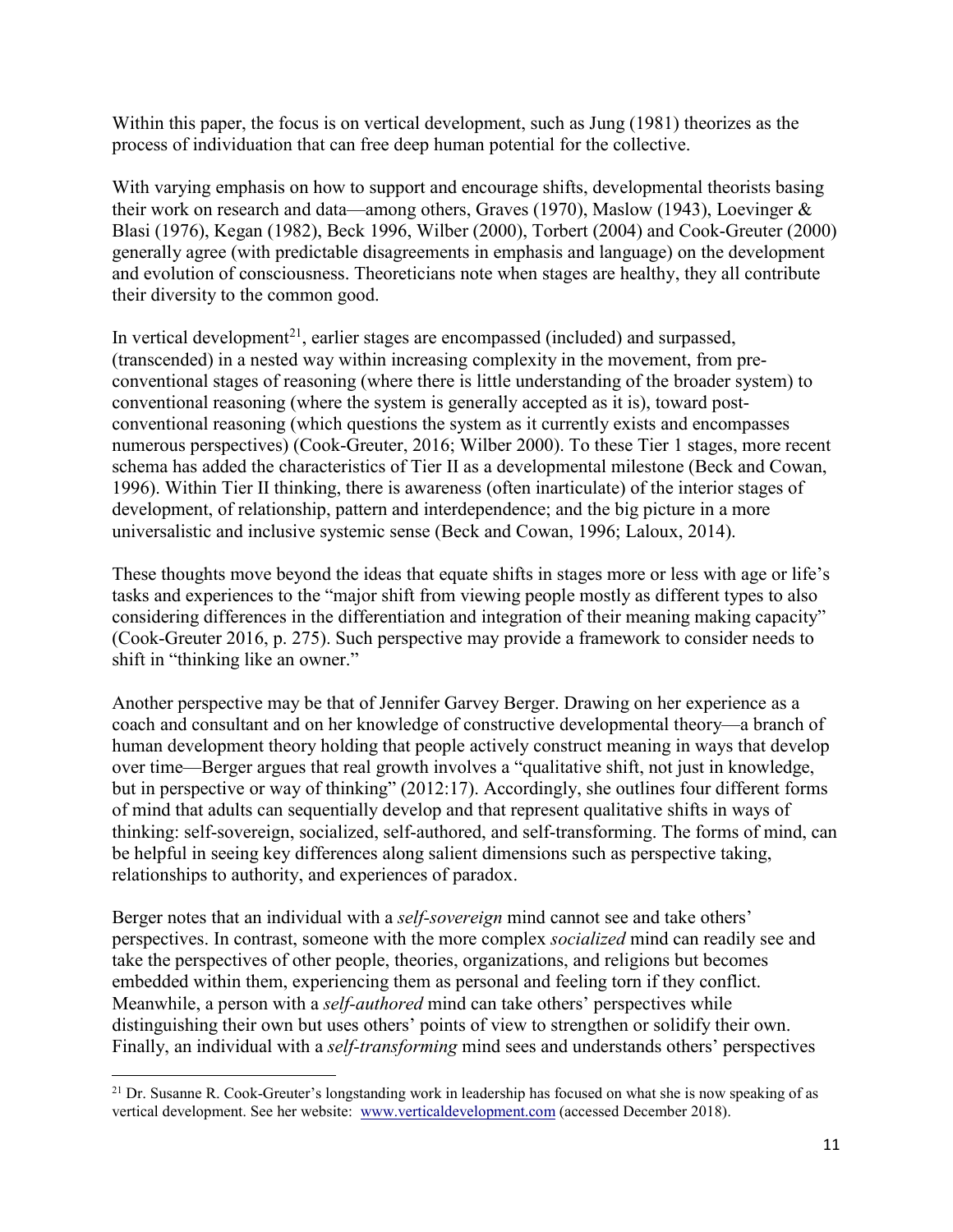and uses them to purposely transform personal understanding to become more expansive and integrated. Researching these and their implications for thinking like an owner in the workplace might be very worthwhile.

Berger advocates designing programs and practices that deliver on two objectives that have implications for employee ownership: (1) better reaching the uniqueness of individuals and (2) better accommodating the diversity of groups. With respect to the first goal, Berger recommends working at the growth edge, or providing each person with the types of support needed to both operate effectively with the current form of mind and, if necessary, develop the next, more complex form of mind. Expanding on this point, she explains how growth challenges look different for each form of mind. For example, the self-sovereign individual needs help seeing other people's perspectives, while the socialized person needs help distinguishing their own personal own voice from others'. The self-authored individual, however, needs reminders to question personal views and to see value in new, more incorporative possibilities.

Of interest to those who promote 'thinking like an owner," Berger introduces techniques for identifying a person's growth edge and demonstrates how working at this edge can promote alignment between development program goals and individual capabilities and priorities. For example, development practices designed to help individuals strengthen their independent judgment are well oriented to the growth edge of socialized individuals who struggle to develop their own points of view. More work needs to be done to support growth of self-authored and self-transforming individuals.

This idea of encouraging development is in line with Kegan *et al'*s Deliberate Development Organization (DDO) concept that will be discussed below, Berger's suggestion involves expanding developmental program designs and teachings to make them more psychologically spacious, or more accommodating of the unique thinking processes and growth priorities of as many different forms of mind as possible.<sup>22</sup> Her propositions include, for example: developing multiple entry points into new content, each oriented toward a different form of mind; helping groups relate to knowledge and truth in multiple ways that accommodate the authorizing tendencies of different forms of mind; and defining an array of success measures targeting different forms' growth priorities. It seems this kind of investment in employee owners would benefit their companies.

Notably, Wilber (2000), Beck and Cowan (2006) among other note that no stage and Berger that no form of mind is inherently superior, since each works best in different contexts. None of these theorists posit development of a more complex form of mind as a universal goal. Stages and forms of mind represent different levels of complexity and integration of the thinking process. Each successive form offers greater versatility, affording the capacity to more fully understand environments spanning more degrees of complexity. (A similar idea as surpassed/transcended and encompassed/included presented above.) As such, development of a more complex mind is indeed an imperative for those who lead, or seek to lead, twenty-first-century organizations. This point will be repeated below in the section on Leadership.

**.** 

<sup>&</sup>lt;sup>22</sup>Consultants consider this aspect as usual and customary in their facilitative work.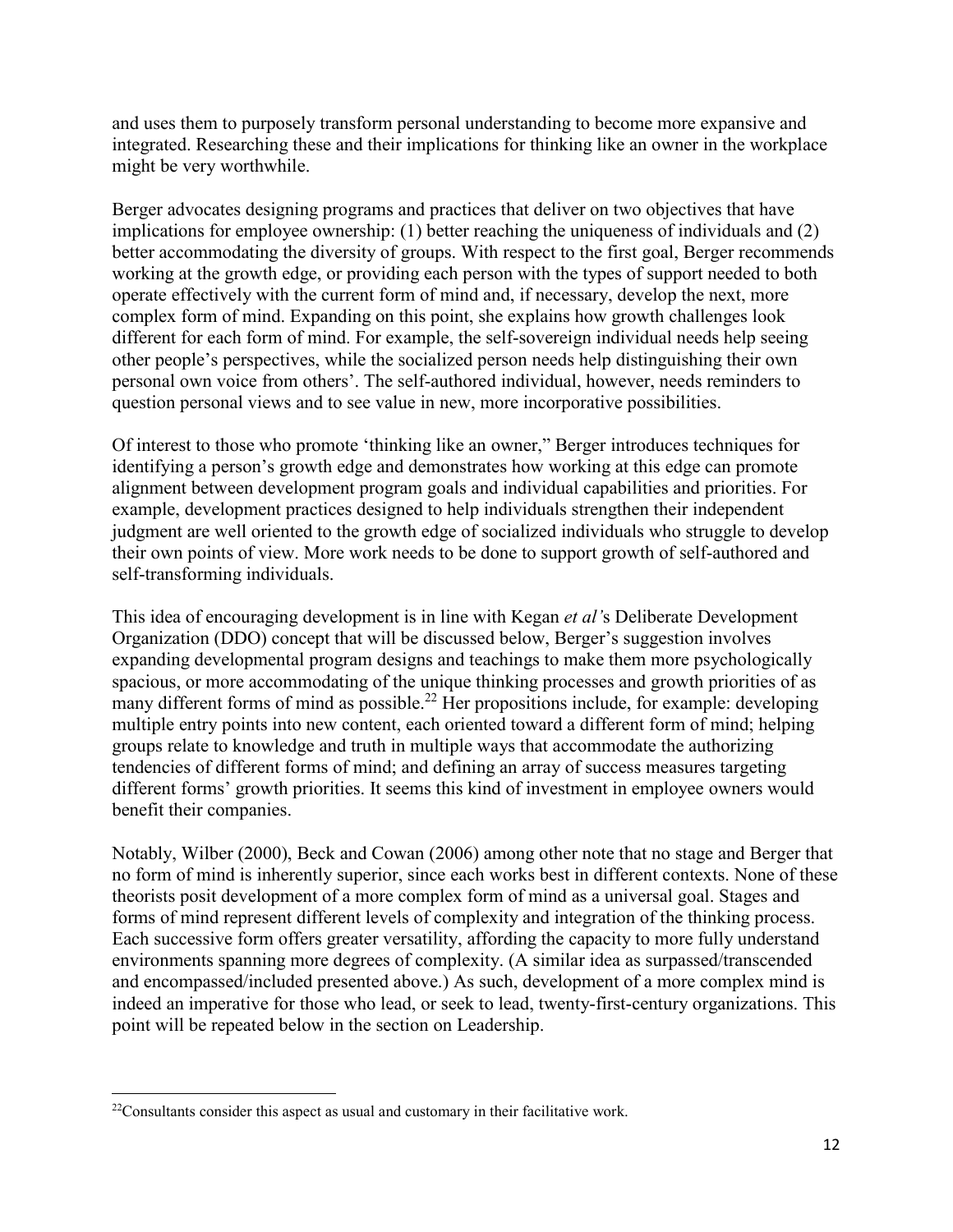McIntosh suggests that awareness as interior consciousness and culture coevolve with exterior developments in institutions and technology with the development of values "perhaps the single most important factor in understanding cultural evolution overall....*it is through the gravity of values that consciousness and culture are drawn toward ever-higher levels of evolutionary development"* (2012).

The developmental and forms of mind shifts described may be unobserved, unstudied pivotal factors for changes required in awareness for employees to think like owner. An application may be helpful here. In the following observation, the idea of individuals being self-aware in a system appears to have similar meaning as the seamen being attentive in the correspondence regarding cod fishing shares cited above and the lack of awareness in J. Robert Beyster's example.

When the individuals in a system are *self-aware*, they come to see that they need to get beyond their habitual ways of thinking, doing and being. When people are *system*-*oriented*, they are able to appreciate *all* the stakeholders (including suppliers and customers), not just their department. Combine the two and everyone involved can see how they relate to each other and to the outside environment, resulting in a healthy system that knows what to do next and is capable of acting quickly. More important, though, is that their self-awareness enables participants to understand how they, themselves, are collectively responsible for what is happening in the current system. This awareness brings a keen understanding that the *system* will not transform until they *personally*  transform. When that "moment" comes, when people clearly see their system-atwork, often like a thunder clap, a whole new range of possibilities emerge, along with the necessary energy and focus to enable them to succeed, now and over time. Experiencing such newness, like learning to ride a bike, never goes away. (Scherer *et al*, 2010, 66)

The capacity for each aspect of a system (including individuals) to see itself seems a foundational principle to vertical development (Cooperrider 2012; Kegan *et al* 2014, 2016). Scharmer *et al* are consistently refining methodology for vertical development on a large scale through a series of Massive Open Online Classes (MOOCs). These began with "Transforming Business, Society and Self with U. Lab" described as "a profound approach to change...to build a new economy by co-sensing and co-creating the emerging future." More than 45,000 people from 182 countries participated in that 2015 class, learning of reflection and mindfulness as ways of "bending the beam of scientific observation back on ourselves" and then deciding to take action to facilitate the "shift from ego-system to eco-system" in service to the emerging future (Scharmer 2018). The approach puts into practice Neal's observation that

In order to see positive change, occur in the world, we must shift our consciousness to a high level of thinking and being, but we must also have systems or approaches that scale up, so that there is a collective shift in consciousness in groups, work teams, villages, governments, and corporations. (Neal 2018)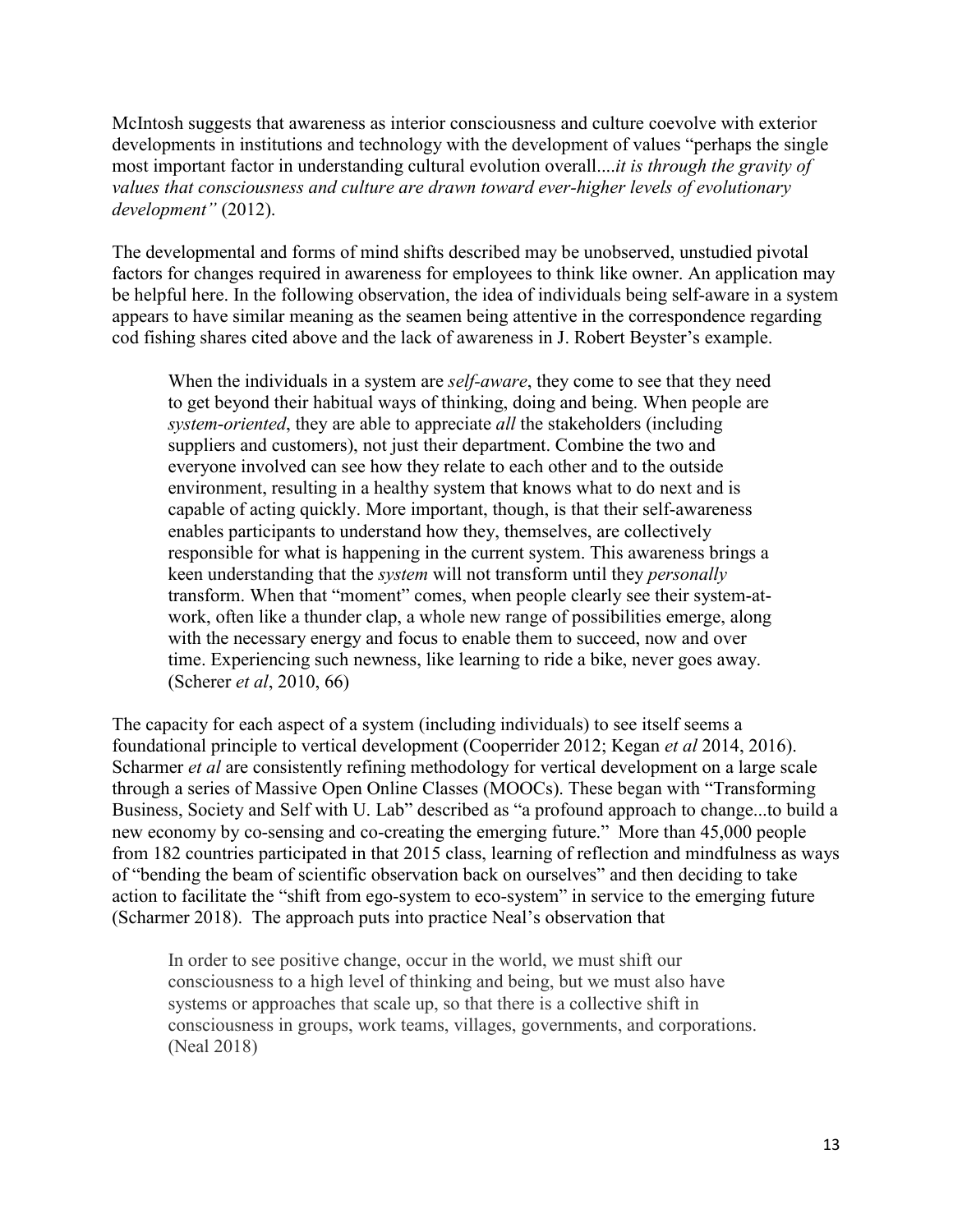Historical accounts show how difference makers such as the founding fathers, corporate heads, financial specialists described above by Blasi et al (2013), often have the ability to generate increasingly developmental and complex modifications from focus on self to larger realities incorporating understanding and high regard for systems' interrelatedness and interdependence. 2). These relate directly to thinking like an owner—a point well understood by J. Robert Beyster who stands out among corporate heads with understandings of the synergies involved on several levels thought not all as seen above. At S.A.I.C. (Science Applications International Corporation), Beyster looked for the 'right people' with the mix of technical, complexity and management know-how. He gave autonomy and increasing stakes in the business and it grew. Within its success, he encouraged expanded employee ownership.

Reports of the passion in conversations with employee-owners at the Annual Meetings of the NCEO and the ESOP Association suggest that the shifts cited below occur at some level in many of the transitions to employee ownership. A question becomes, how can these shifts and enlarged understandings be research and studied to be utilized to benefit other transitions?

When you make a *quantum (transformational) leap,* there is a shift in the way the world occurs for people, such as:

- The strategic intention or the "Big Idea" behind the enterprise is understood and embraced by a majority of the organization.
- Employees start working together in completely new ways.
- A sense of accountability and "ownership" becomes personal and present at all levels in the system.
- Leaders lead from a more authentic, related, and integrated stance.
- Decision-making becomes more collaborative, and conflicts are handled instead of avoided.
- Communication becomes more honest, especially *up* the organization.
- Change is always embedded in transformation, but the opposite is rarely the case. (Scherer et al, 2010: 60).

Knowing more of these factors which relate to awareness, participation and how they work in a transition and following might can add to the knowledge of employee ownership. They may be also pivotal areas beyond this discussion for changes required in leadership to facilitate the shift for employees to think like owners. As a bridge between development and leadership, the nature of agreements will be discussed briefly. The notion of the importance of the social contract seems to be natural and important within the context of corporate life as well as that of a democracy. Given Kelly's observation of ownership "as the original system condition", there may be too little research in the nuanced shifts in agreements in the transition to employee ownership.

Together awareness of development and agreements may serve as infrastructure to further understanding leadership and levels of change in play and that may be placed in play. It is a premise of this paper that the employee ownership field of practitioners, academics and employee owners may greatly benefit through examining and utilizing the forces of change for good in its shared hands.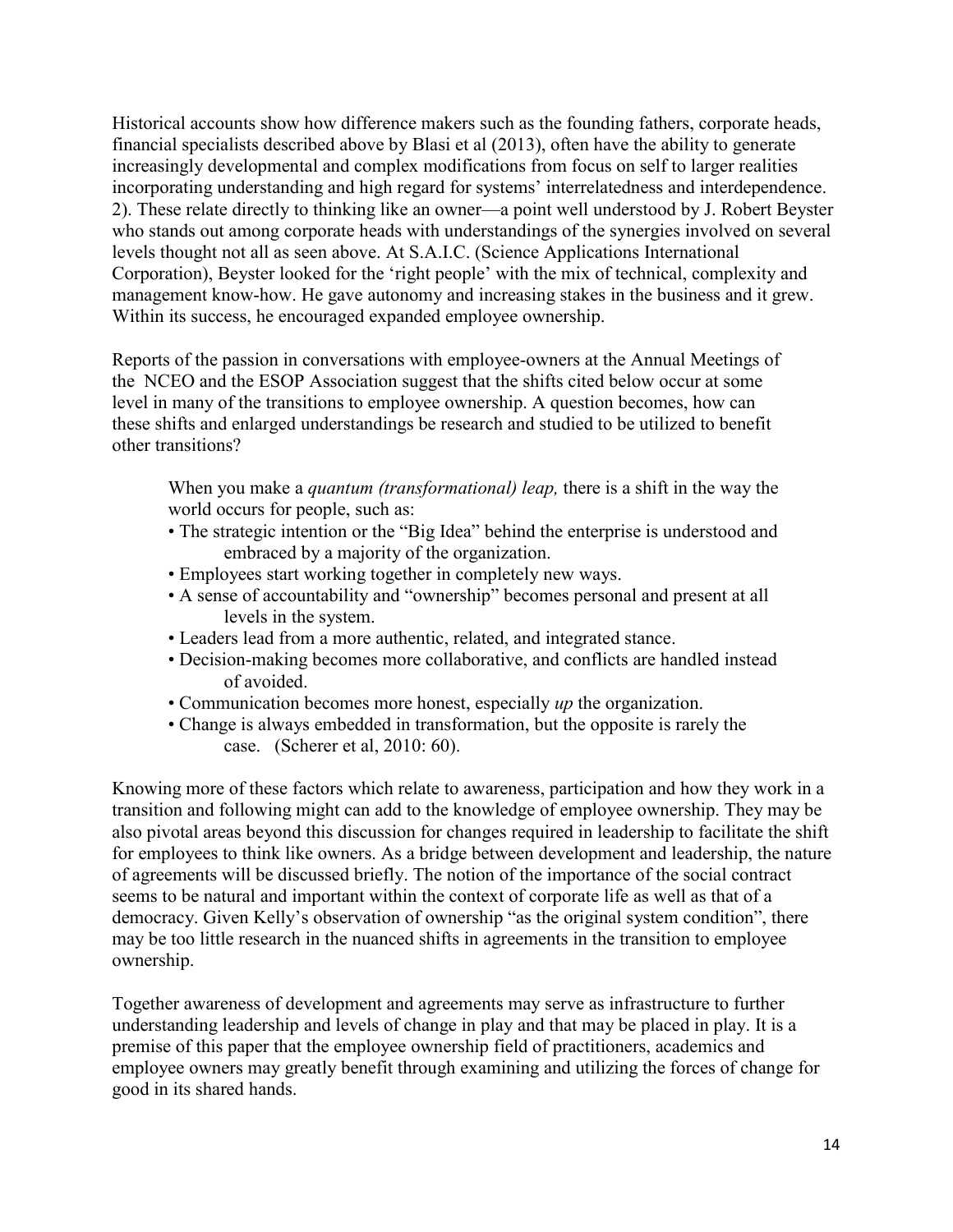### **Agreements**

1

The social implication of agreements seems a rare discussion topic and yet on its face to be a natural one in the shift to employee ownership. James Ritchie-Dunham has done extensive work on agreements. In elaborating his overall theory of 'ecosynomics' as "principles of collaboration... the social science of agreements that guide human interaction" (2014: *xxiii*) James Ritchie Dunham surprisingly grounds the principles in abundance (in contrast to 'economics' emphasis on scarcity). He points out that creating mindfulness of underlying agreements affecting collaboration and trust<sup>23</sup> around resources, allocation, values and relationships widens the span of awareness for individuals, groups and organizations regarding the here and now and future possibility, from an expanded realm of choice. "This is the process I see happening when people recognize the agreements they have accepted and begin to engage their will, to shift scarcity-based agreements to healthier forms, or to take on new agreements." (2014: 284). Those familiar with strengths-based approaches (such as Appreciative Inquiry (Cooperrider 2012; Cooperrider & McQuaid 2012; Lewis, Passmore & Cantore 2008) for whole systems<sup>24</sup> efforts, would quickly recognize the potential generative power in such a shift for individuals and the groups they participate in.

Moving beyond assumptions toward mindfulness of agreements in play often seems to prove easier said than done. In daily life, agreements can carry many labels: traditions, customs, culture, rules, procedures, guidelines, protocols, expectations, manners, etc. Adding complexity for consideration are the values, structure, content and process basis for agreements. Though pervasive and embedded in the relationships of individuals, groups, organizations and societies guiding interactions and even when applying principles from systems theory, decision sciences and social psychology, some agreements are not easily seen for what they are and as subject to reexamination, negotiation and new choices for change. In transitions to employee ownership, it may be particularly difficult to see agreements and to make choices to retain or change:

When we are unaware that we are in an agreement; when we do not see the judgments about values and facts that inform the structure of the agreement and when we do not see how the different perspectives of the people participating in the agreement influence each other. (Ritchie-Dunham 2014: 54)

It is easy to understand that the lack of awareness of how the assumptions and premises underlying agreements act as infrastructure affecting the nature and quality of collaboration and trust that is so important in participation for employee ownership and its transition. We can recognize that developmental changes and conversations can help to bring underlying assumptions, principles and agreements to light. As these are met collaboratively in trust with awareness—their importance, salience, meaning and

 $^{23}$  Reina and Reina's (2010) work internationally on building trust within organizations has seen some extraordinary outcomes. For more information see http://reinatrustbuilding.com/about-reina-trust-building/

<sup>&</sup>lt;sup>24</sup> For application within employee ownership, see the conceptual paper based on a transition case, Betit, CG (2015) Employee ownership and governance: The Carris Companies making change impacting the whole. *Journal of Corporate Citizenship*. 159-178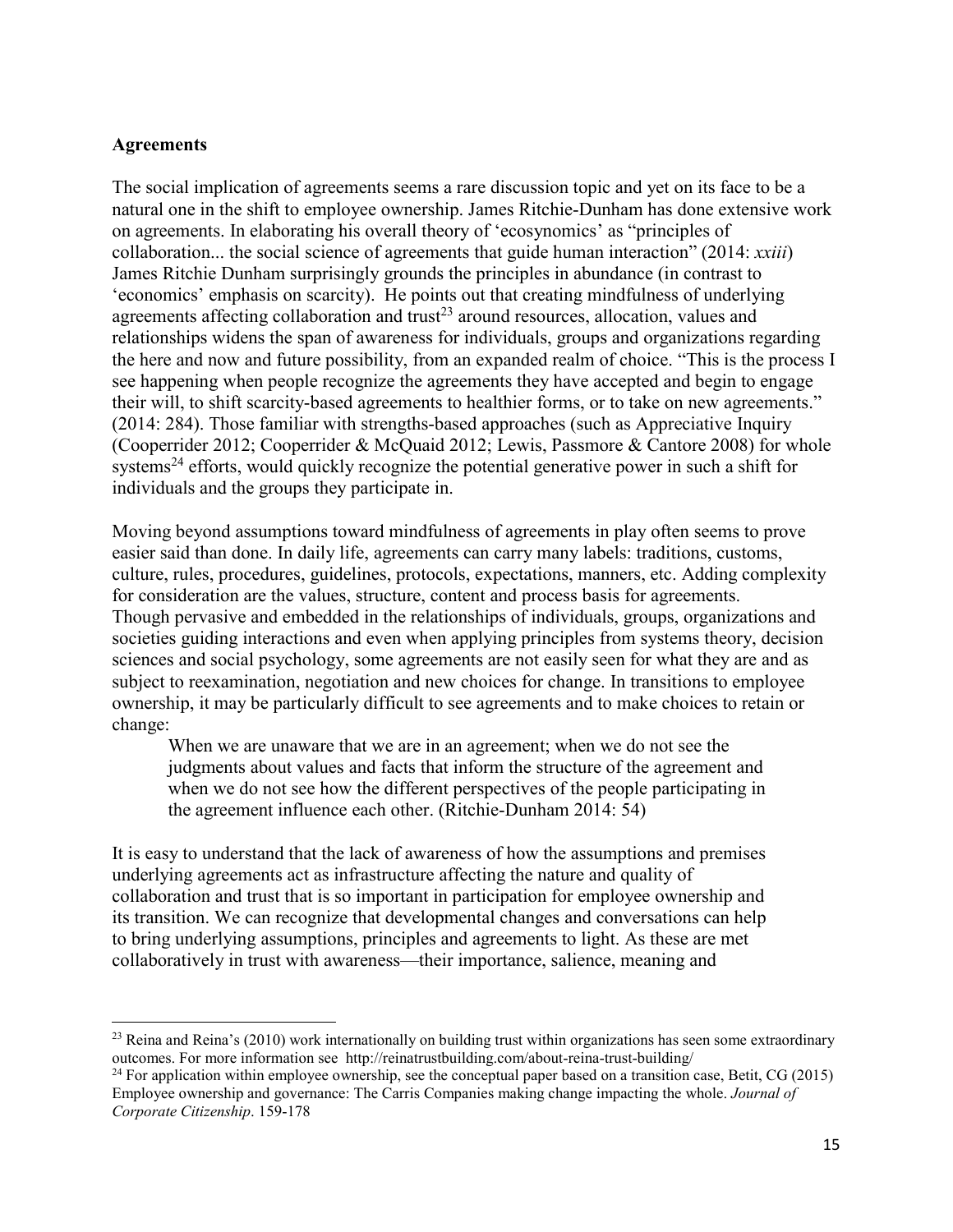attractiveness may be questioned and prompt the seeing of new possibilities and choices, potentially enhancing the effort.

Agreements can be seen impacted by developmental experience and together they are important for leadership awareness and action discussed in the next section.

### **Leadership**

 $\overline{a}$ 

James MacGregor Burns is said to have founded the field of leadership studies with the publication of his book *Leadership*. In the context of the discussion of Blasi, Freeman and Kruse's work (2013, 2017) above, Burns' focus on the relationship between leaders and their constituencies and how "leaders and followers make each other advance to a higher level of morality and motivation" (Burns 1978: 19) becomes more relevant. "A strong contribution was his teaching that transformational leaders seek to raise the consciousness of followers by appealing to higher ideals and moral values" (Neal 2018). This consciousness seems a critical factor underlying shared ownership, participation and the company as a common good within and outside its doors.

These characteristics have been known in employee ownership since the 1980s. Rothschild says of the Whytes' book (1988):

As for the Whyte's book on *Making Mondragon,* I consider in there to be their main contribution how the *culture* in the Basque region (with its strong bonds of community and trust) provided a community or regional context that well supported the Mondragon co-ops. This was true in spite of the larger (oppressive) context of Franco's Spain. Another key point the Whytes make in their book is about the essential role of leadership. In this case, the introverted priest in town, Father Arizamendi, inspired and laid the groundwork for the subsequent development of the Mondragon co-operatives by working intensively with a small group of men, showing them how key values in Catholicism supported the development of cooperative work organizations that could seed further cooperative development in the region, providing dignified and much more egalitarian work to many.<sup>25</sup>

This short observation is in line with the discussion above that Blasi, Freeman & Kruse (2013) offer regarding difference makers' understanding of systems within systems, change, values, interest, vision and collaboration. From his long-standing work in leadership Anderson brings the need idea forward by stating its counterpoint:

The critical flaw in the way most organizational change efforts are constructed is that they pay too little attention to the deep personal changes that are required of people at every level. The flawed assumption is that we can create the new culture

<sup>25</sup> Correspondence with Joyce Rothschild*,* Professor Emerita School of Public and International Affairs Virginia Tech.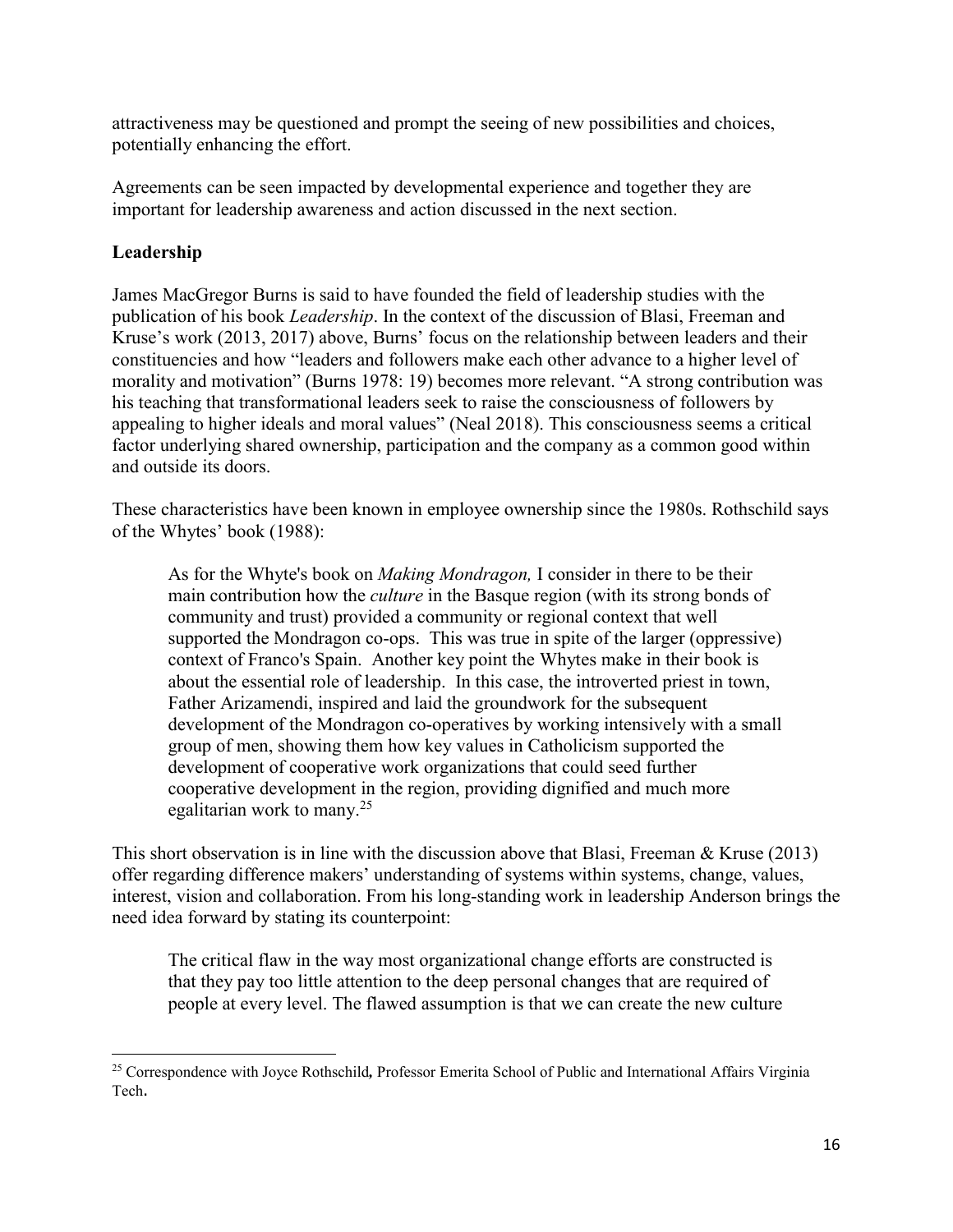out of the level of consciousness, thinking, and behavior that gave rise to the old culture. $2^6$  (Anderson undated: 2)

The literature of employee ownership going back to the 90s is replete with how that assumption may have impacted a variety of ESOPs such as United among others. One obvious possibility may well be the lack of understanding of development, agreements and the role of leaders in transitions to employee ownership as well as the shift in meanings and relationships required to experience oneself as an owner.

A question going forward may well be what developmental characteristics leaders need to foster for the  $21<sup>st</sup>$  century in employee owned companies?

Berger and others working in executive, life and leadership coaching and training appear to suggest: crafting multiyear visions, managing conflicting needs of multiple stakeholders, and accounting for complex task interdependencies—all of which contribute to increasingly nonlinear relationships between the leader's actions and organizational outcomes and increase the experience of ambiguity and paradox. These have implications for employee ownership. They appear on their face alone to have relevance to "thinking like an owner" and participation and perhaps as well the free rider and cynic problem so well documented in the employee ownership literature.

Hibbert, Beecher & Siedlock speak to how "how leadership formation is not simply about the development of an individual, nor about the development of a collective, but rather about both. That is, we have described how formation concerns the development of individuals in the context of community, in a relational process" (2017: 619). This expanded perspective of system within systems permeates a great deal of the focus in contemporary discussions of leadership and can be seen to be very relevant to the field of employee ownership.

In *The Whole Systems Approach* Adams & Adams (1999) "detail six interlocking systems that must be tended during major organizational change" and are part of the developmental cycle:



**<sup>.</sup>** <sup>26</sup> From the Whitepaper "Mastering Leadership" available at the Leadership Center website https://2y3l3p10hb5c1lkzte2wv2ks-wpengine.netdna-ssl.com/wp-content/uploads/2018/03/Mastering\_Leadership.pdf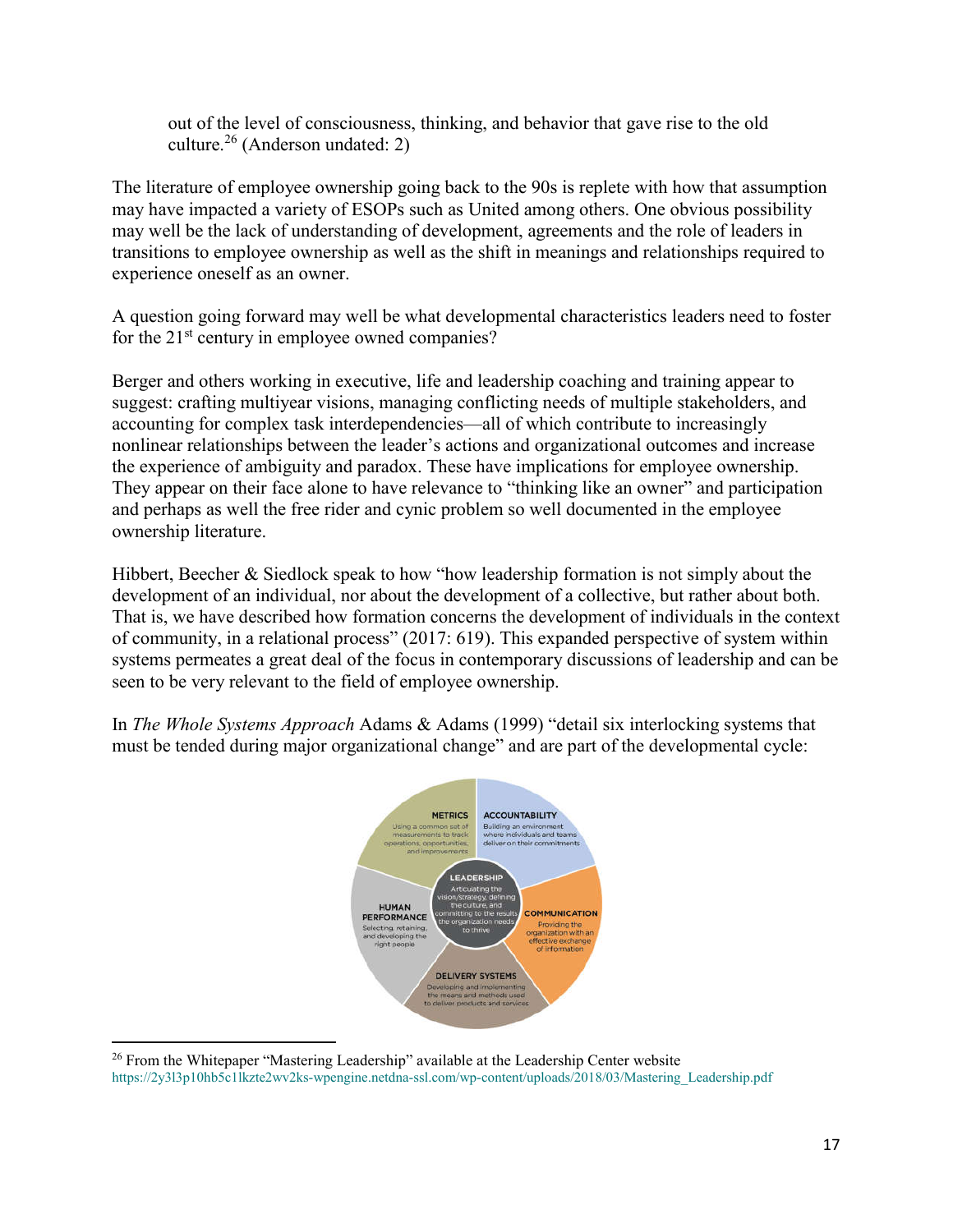"Ensuring that these six systems are aligned and functioning well is the responsibility of the organization's leadership, which is itself a system to be continually improved.<sup>27</sup>" With close examination of the visual, we can see addressed in the model, those concerns and interests that arise in writings and conversations about employee ownership though rarely researched or seen in systems perspectives that would show interrelationships and the aspects of change through transitions.

In the model below, Anderson presents Four Quadrants of Change<sup>28</sup> which he notes must be addressed for change to be successful. In the context of employee ownership, the focus on internal and external environments of the individual and the organization deserves to be mentioned. Within the model, we can be reminded of the span of our discussions within this paper: values, interests, culture, patterns, meaning, participation, development, agreements and leadership.



**<sup>.</sup>** <sup>27</sup> See more information in this segment at this link https://leadershipcircle.com/products/the-leadership-system/

<sup>28</sup> See https://2y3l3p10hb5c1lkzte2wv2ks-wpengine.netdna-ssl.com/wp-content/uploads/2018/03/Spirit-of-Leadership-Whitepaper-APR2016.pdf Quadrant 1 is the individual/internal aspect of change. This is the interior reality of people. It is the area of cognitive, psychological, and spiritual development. In this quadrant leaders attend to the inner development of people, recognizing that no substantive change is possible without a prior change in consciousness.

Quadrant 2 has to do with the individual/external aspects of change. This is the domain of technical and interpersonal skills as well as the science (physiology/neurology/psychology) of peak performance…It is where leaders pay attention to developing peoples' skills and supporting the physical and psychological ingredients that spark motivation and peak performance.

Quadrant 3 deals with the collective/internal aspects of change. This is the domain of culture. It is the interior, often hidden, territory of our shared assumptions and images that direct what happens when we come together. This the domain of myth, story, unwritten rules, and beliefs. It reminds leaders to pay attention to the deeper meanings of symbols, purpose, vision and values-not so much as written, framed, statements, but, as the subtle messages encoded in our day-to-day interactions.

Quadrant 4 has to do with the collective/external aspects of change, the social /technical/ organization system. It is the quadrant of organizational design, technology workflow, policies, and procedures. This quadrant reminds leaders that system design determines performance and that if we want to get the system to perform at a substantively higher level, we must design for it.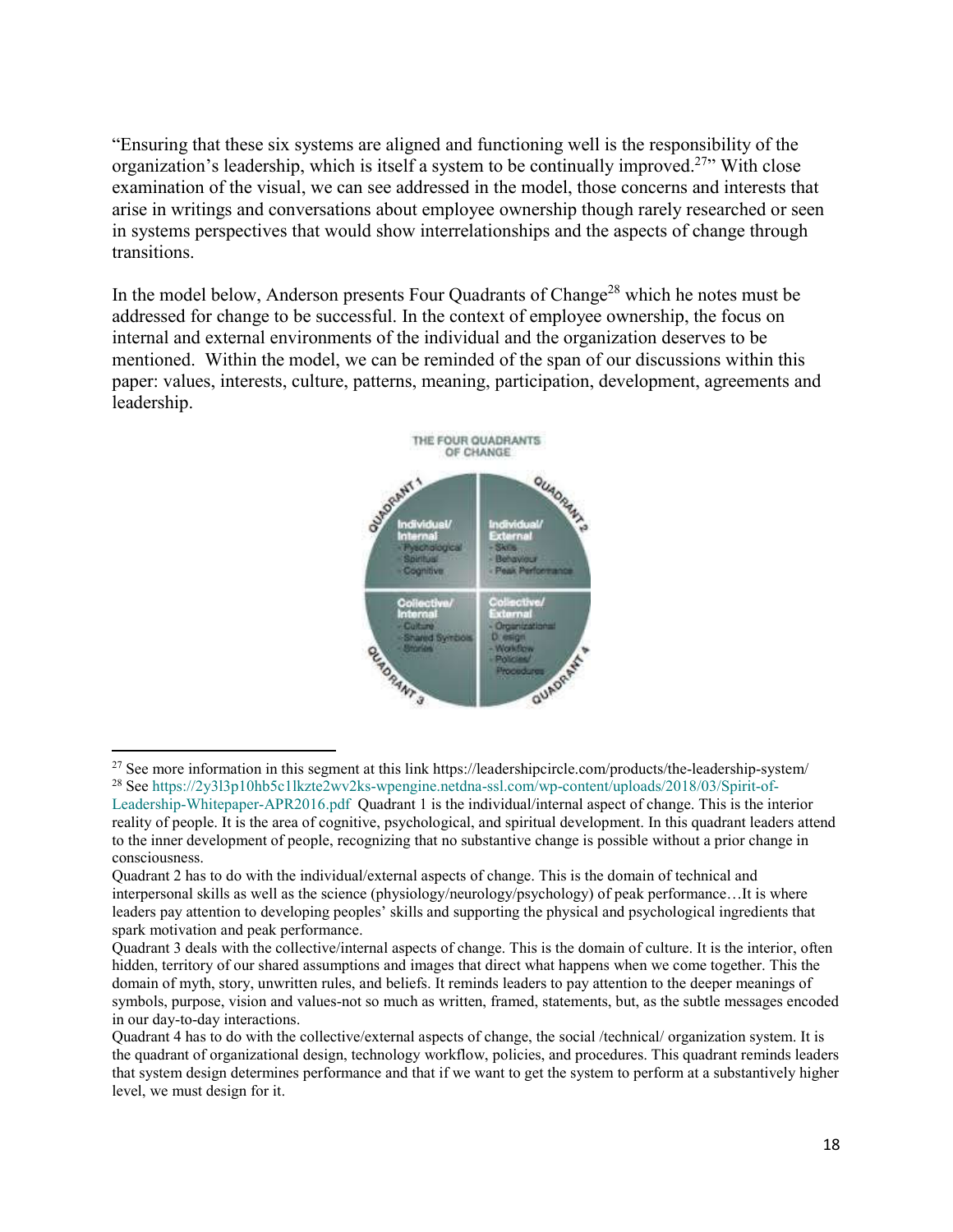The new efforts toward Deliberately Developmental Organizations (DDO) seem to have particular relevance for bringing the elements of this paper and those immediately described above together for employee ownership. The Deliberately Developmental Organization offers a way for a system to see it selfand to be…

something very different from all of these emerging new models of "great places to work" or corporate responsibility; it represents, instead, a rethinking of the very place of people-development in organizational life…A DDO is organized around the deceptively simple but radical conviction that organizations will best prosper when they are deeply aligned with people's strongest motive, which is to *grow*<sup>29</sup> (Kegan, Lahey, Fleming, Miller & Markus, I. 2014: 1)

*An Everyone Culture: Becoming a Deliberately Developmental Organization* (Kegan, Lahey, Fleming, Miller & Helsing 2016) explores the practices underlying deliberate development and applies them in three organizations and then describes how to build such a culture—developing everyone. The comprehensiveness of the DDO model, also returns the span of discussions within this paper regarding expanding research potential to values, interests, culture, patterns, meaning, systems, participation, development, agreements and leadership. DDO offers a way of seeing systems within systems in the context of change.

Continuing this paper's inquiry, how might research on the following question grow the parameters of the field: What would the impact be in employee owned companies, "if a company did everything in its power to create a culture in which everyone could grow their capacities in daily ordinary life in the workplace?" How would this impact "thinking like an owner?" What would change in the research on employee owned companies if the focus was shifted to people the human element?

The DDO with its emphasis on personal growth and the development of capacity to work with more complexity offers itself, it seems indeed an imperative for those who lead, or seek to lead, twenty-first-century organizations as Whole System Transformation (WST).

Even though many—or even all—of the specific operational changes set in motion during our WST interventions fade with time, we have often seen that something lasting does "stick" within the system. Perhaps what is sustainable are *who people become*—effective leaders and unleashed employees—and *what the system learns* about cross-functional teamwork, breakthrough thinking, and about the process of transformation itself... the "sustainable" part of whole system transformation means assisting people in the development of a *replicable and evolving enterprise-wide capability to transform the way they do things again and again in a chaotic, ever changing world.* (Scherer *et al* 2010: 58-59).

**.** 

 $^{29}$  Thank you A. Fleming, Way to Grow INC. LLC for permission to cite the March 2014 white paper (no longer available) Kegan, R., Lahey, L., Fleming, A., Miller, M., & Markus, I. "The Deliberately Developmental Organization."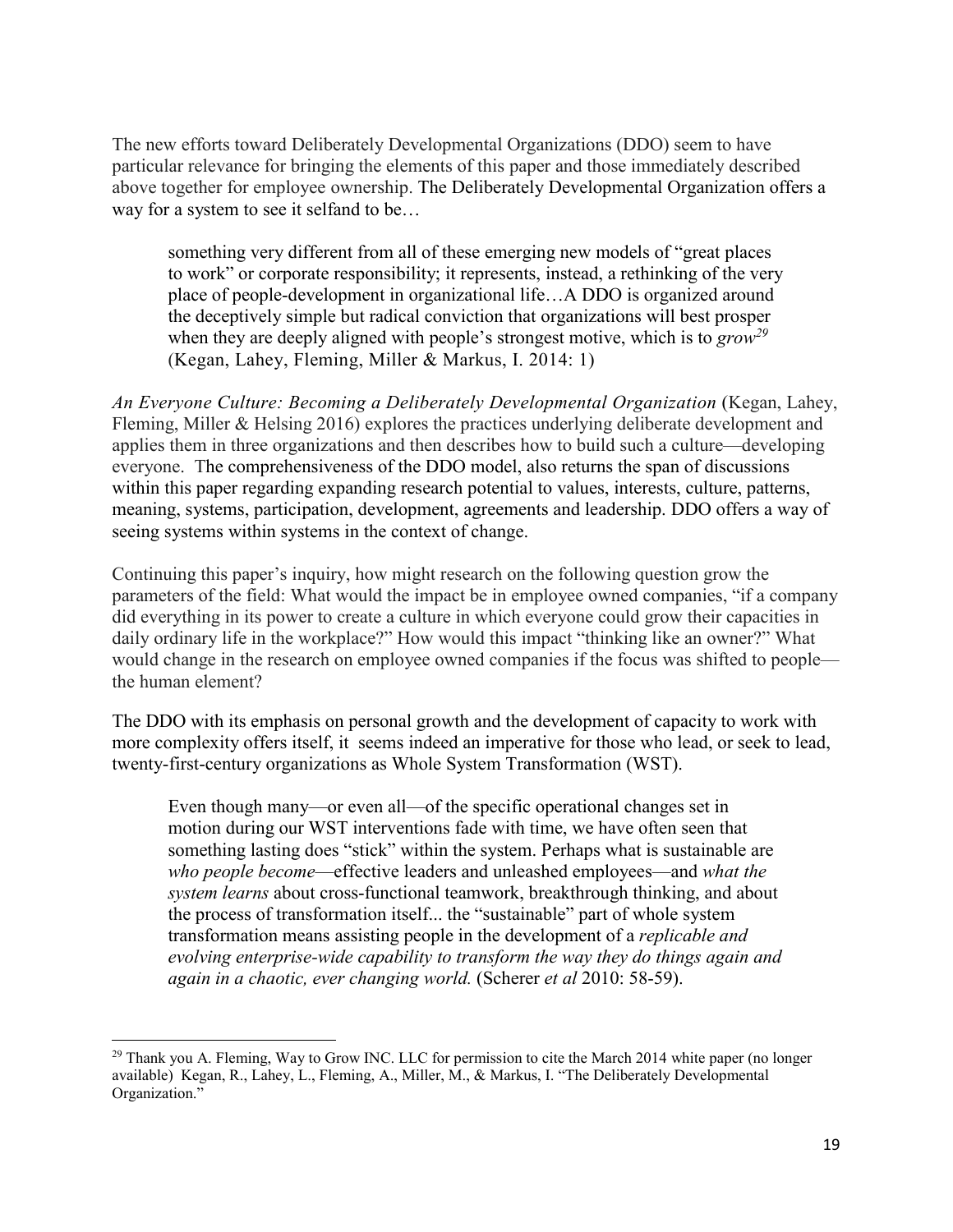This is the richness of the DDO. For those who say that "organizations grow with those who can and those will," it can be reassuring that organizations are putting in place deliberately, opportunities to build their capacity through their people.

#### Conclusions

Several avenues offering potential for future research were presented above to suggest timeliness of deeper exploration and broader consideration within the field of elements of change in a corporation's transition to and implementation of employee ownership. Just as Doucouligas' work in participation and his meta analysis opened the field, the current climate of possibility may open more areas for the study and understanding of employee ownership from the emerging findings of leadership, human and organization (evolutionary/vertical) development and systems change. Examining more closely the elements in change "to thinking like an owner" may encourage research that bridges values, interests, economics, relationships as human concerns within employee owned companies and the field of employee ownership.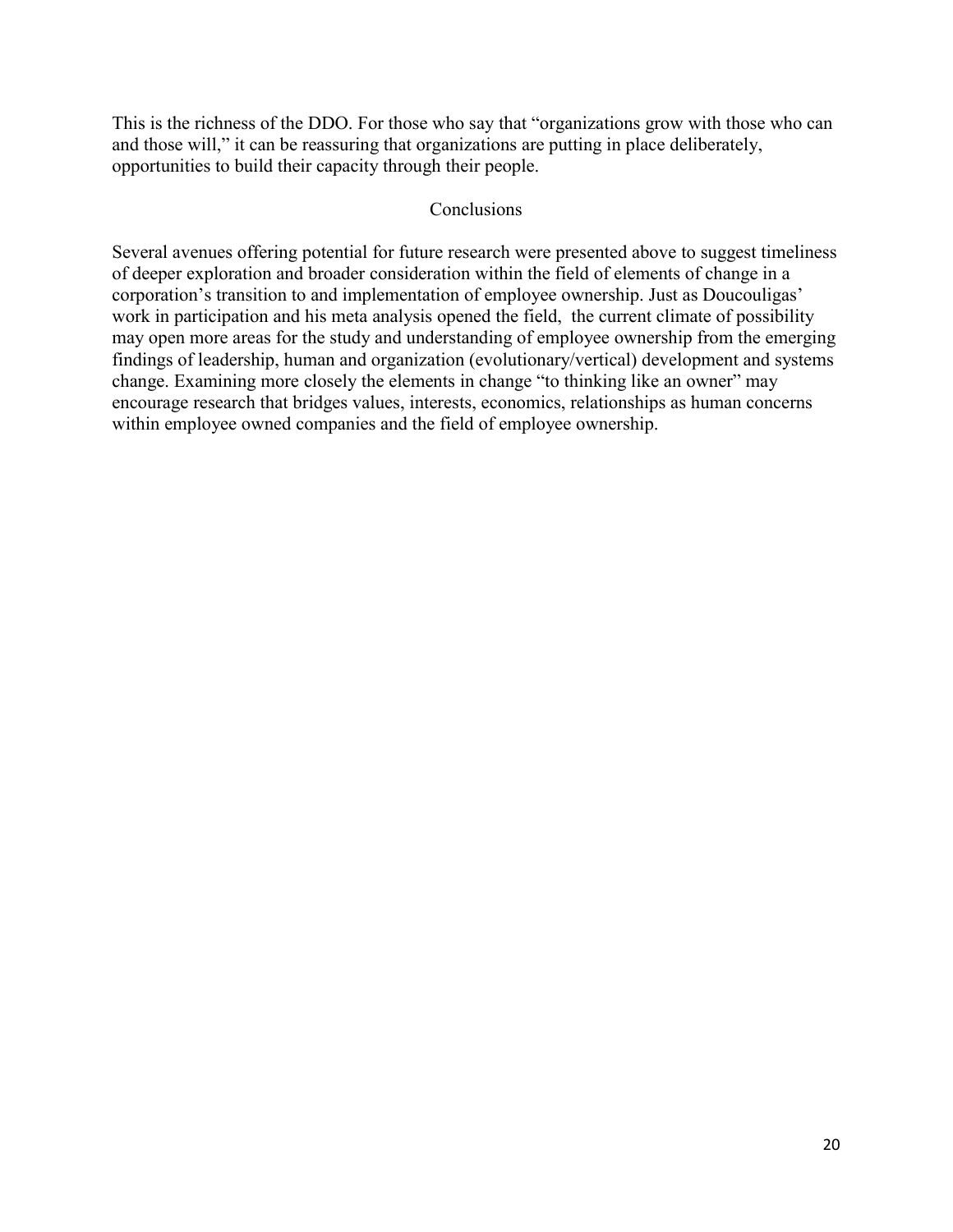#### References

- Ackoff, R. (1998), A systemic view of transformational leadership, Systemic Practice and Action Research, 11, 1, 23-36.
- Adams, C. H. & Adams, W. A. (1999). The whole systems approach. San Francisco, CA: Berrett-Koehler.
- Bartunek, J.M., Balogun J. & Do, B. (2011). "Considering planned change anew: stretching large group interventions strategically, emotionally, and meaningfully," *The Academy of Management Annals,* 5:1, 1–52.
- Bateson, N. (2016) *Small arcs of larger circles: Framing through other patterns.* Charmouth, UK: Triarchy Press.
- Beck, D.E., & Cowan, C.C. (1996). *Spiral dynamics: Mastering values, leadership, and change*. Malden, MA: Blackwell Publishing
- Berger, J. G. (2012). *Changing on the job: Developing leaders for a complex world*. Stanford, CA: Stanford University Press.
- Betit, C. G. (2015) Employee ownership and governance: The Carris Companies making change impacting the whole. *Journal of Corporate Citizenship* 58: 159-178.
- Beyster, J. R. & Economy, P. (2007) *The SAIC Solution: How We Built an \$8 Billion Employee-Owned Technology Company*.
- Blasi, J. R, Freeman, R. B., Mackin, C. & Kruse, D. L. (2010). Creating a Bigger Pie? The Effects of Employee Ownership, Profit Sharing, and Stock Options on Workplace Performance in *Shared Capitalism at Work: Employee Ownership, Profit and Gain Sharing, and Broad-based Stock Options*, p. 139-165 National Bureau of Economic Research, Inc.
- Blasi, R., Freeman R.B. & Kruse, D. L. (2013) *The Citizen's Share: Putting Ownership Back Into Democracy.*
- Blasi, R., Freeman R.B. & Kruse, D. L (2017) Having a Stake: Evidence and Implications for Broad-based Employee Stock Ownership and Profit Sharing https://www.thirdway.org/report/having-a-stake-evidence-and-implications-for-broadbased-employee-stock-ownership-and-profit-sharing
- Blasi, J.R. Kruse, D. L. & Weltman, D. (2013), Firm Survival and Performance in Privately Held ESOP Companies, in Douglas Kruse (ed.) *Sharing Ownership, Profits, and Decision-Making in the 21st Century (Advances in the Economic Analysis of Participatory & amp; Labor-Managed Firms, Volume 14*) Emerald Group Publishing Limited, pp.109 – 124.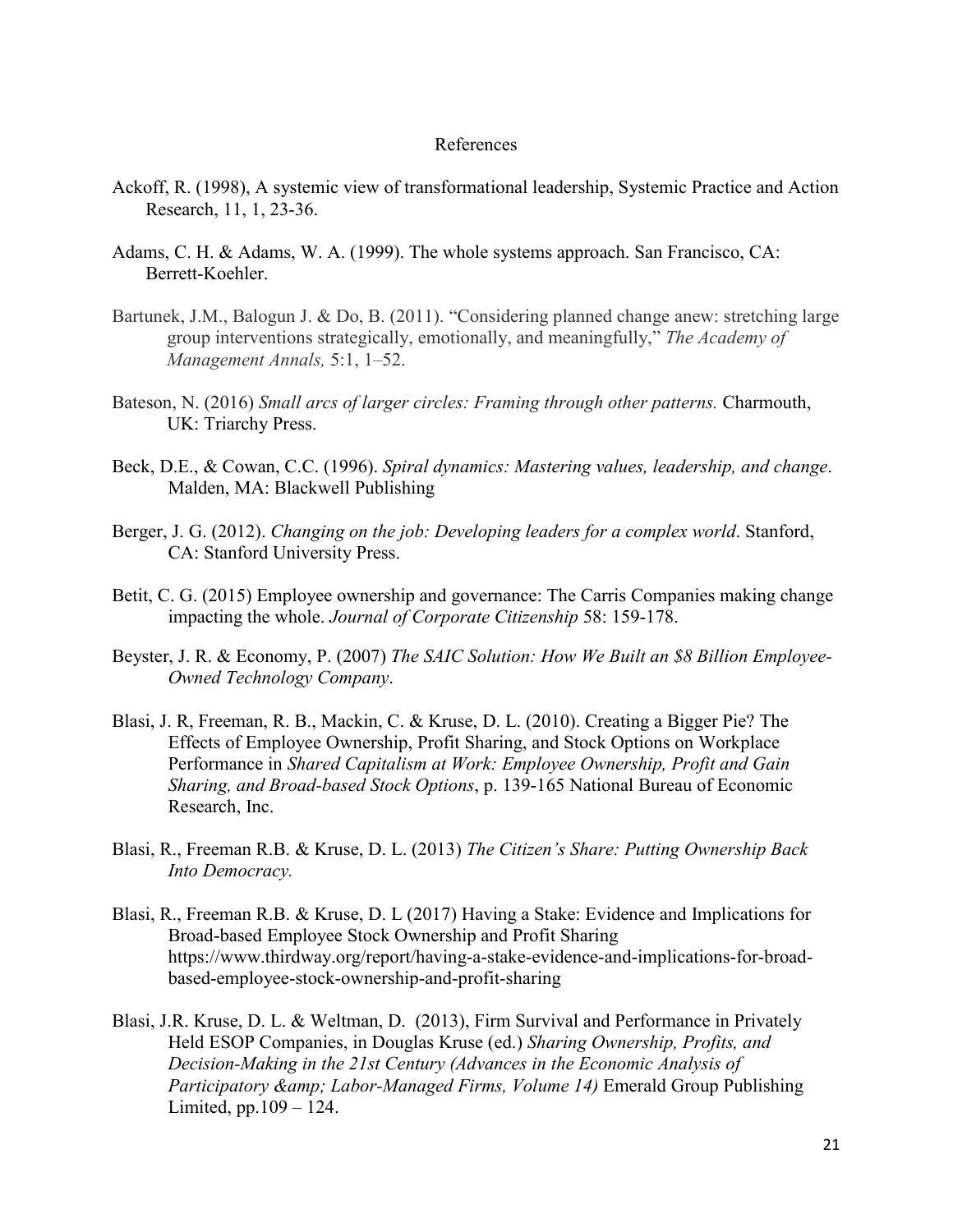Burns, J.M. (1978) *Leadership*. Harper & Row, New York.

- Cook-Greuter, S. R. (updated 2016) Making the case for a developmental perspective. *Industrial and Commercial Training*, 36:.7. pp.275-281, http://dx.doi.org/10.1108/00197850410563902
- Cooperrider, D. L. (2012), "The concentration effect of strengths: How the whole system "AI" summit brings out the best in human enterprise", Organizational Dynamics, 41, 2, 106-117
- Cooperrider, D. L.& McQuaid, M. (2012) **"**The positive arc of systemic strengths: How appreciative inquiry and sustainable designing can bring out the best in human systems," Journal of Corporate Citizenship 46, 1-32.
- Doucouliagos, C. (1995) "Worker participation and productivity in labor-managed and participatory capitalist firms: a meta-analysis," *Industrial and Labor Relations Review,* v. 49, n. 1, 58–77.
- Doucouliagos, C., Laroche, P., Kruse, D. & Stanley, T. D., "Where Does Profit Sharing Work Best? A Meta-Analysis on the Role of Unions, Culture, and Values. IZA Discussion Paper No. 11617. Available at SSRN.
- Ellerman, D. (1992) *Property and Contract in Economics: The Case for Economic Democracy.* Cambridge MA: Basil Blackwell Inc. 1992. Out of print with rights reverted to the author.
- Friedman, M. (1970) The Social Responsibility of a Business is to Increase its Profits, *New York Times Magazine*, 13 September 1970: 32-33.
- Graves, C. (1970) Levels of existence: An open system theory of values. *Journal of Humanistic Psychology,* 10(2), 131-155.
- Hibbert, P., Beech, N. & Siedlok (2017) Leadership formation: Interpreting Experience *Academy of Management Learning & Education*, Vol. 16, No. 4, 603–622. https://doi.org/10.5465/amle.2015.0243
- Kegan, R., Lahey, L., Fleming, A., Miller, M., & Markus, I. (2014). Making business personal: Companies that turn employees' struggles into growth opportunities are discovering a new kind of competitive advantage. *Harvard Business Review*, 92(4), 44.
- Kegan, R., L. L. Lahey, M. Miller, A. Fleming and D. Helsing (2016) *An Everyone Culture: Becoming a Deliberately Developmental Organization*. Boston, MA: Harvard Business School Publishing.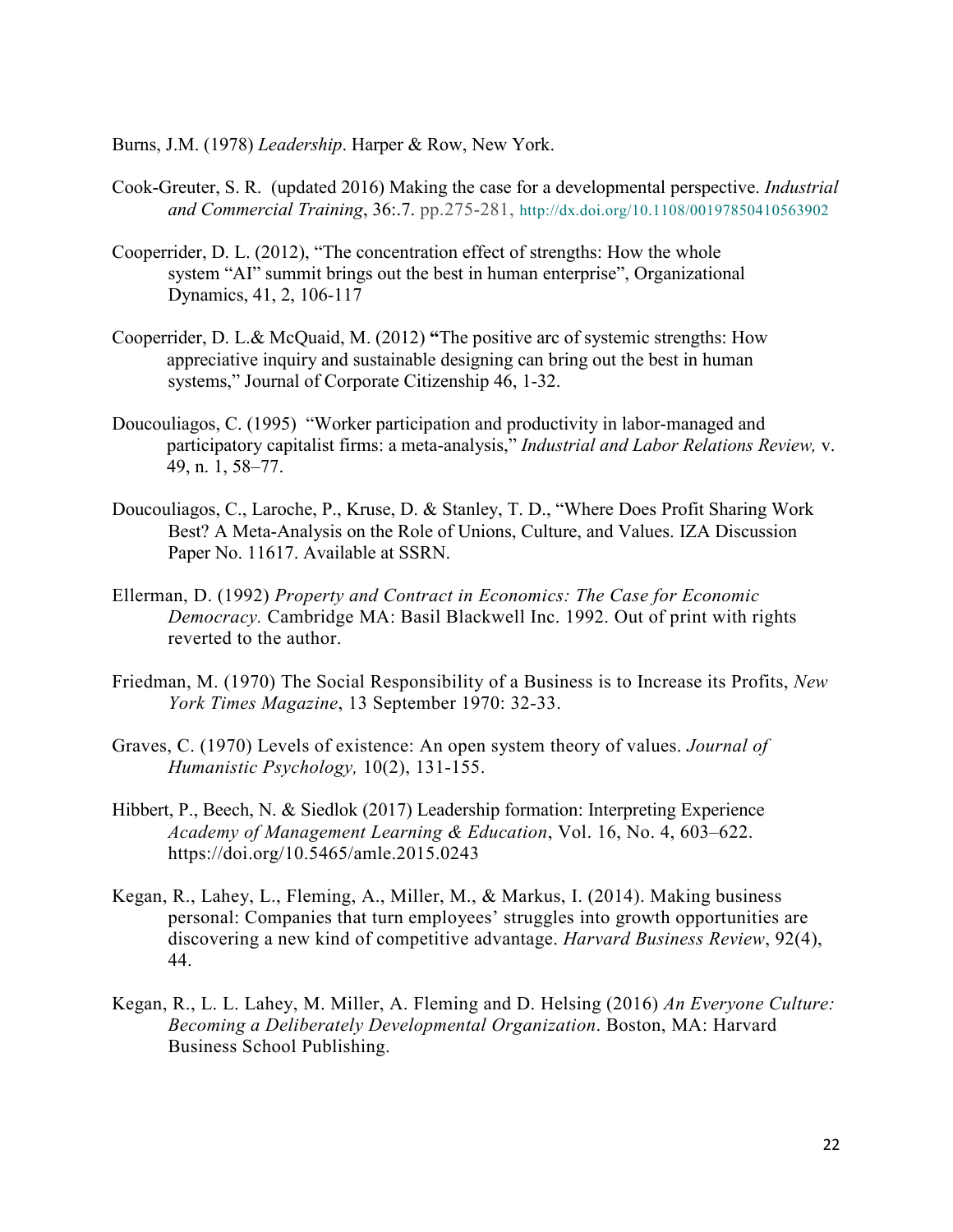- Kelly, M. (2012) *Owning Our Future: Journeys to a Generative Economy.* San Francisco, CA: Berrett-Koehler.
- Kurtulus, F.A and Kruse, D.L. 2017. *How Did Employee Ownership Firms Weather the Last Two Recessions? Employee Ownership, Employment Stability, and Firm Survival in the United States: 1999–2011.* Kalamazoo, MI: W.E. Upjohn Institute for Employment Research.
- Laloux, F. (2014). *Reinventing Organizations: A Guide to Creating Organizations for the Next State of Human Consciousness*. Brussels: Nelson Parker.
- Lewin, K., Lippit, R. and White, R.K. (1939). Patterns of aggressive behavior in experimentally created social climates. Journal of Social Psychology, 10, 271-301.
- Lewis, S., Passmore, J. & Cantore, S. (2008) *Appreciative Inquiry for change management: Using AI to Facilitate Organizational Development.* Philadephia, PA: Kogan Page.
- Loevinger, J., & Blasi, A. (1976). *Ego Development: Conceptions and Theories*. San Francisco: Jossey-Bass.
- Neal, J. (2018) An Overview of the Field of Transformation in Judi Neal *Handbook of Personal and Organizational Transformation,* NY, NY. pp 4 -46
- Neal, S.M.A. (1965). *Values and Interests in Social Change.* Englewood Cliff, NJ: Prentice-Hall.
- Parsons, T "An Outline of the Social System," pp. 36-43, 44-47, 70-2 from Talcott Parsons, Edward A. Shils, Kaspar D. Naegle, and Jesse R. Pitts (eds.), *Theories of Society* (New York: Simon & Schuster, The Free Press, 1961).
- Pinto, S. (2016) *Ours to Share: How Worker-Ownership Can Change the American Economy.* Edited and published by The Surdna Foundation.
- Reina, D. & Reina, M. (2010). *Rebuilding Trust in the Workplace: Seven Steps to Renew Confidence, Commitment and Energy.* San Francisco, CA: Barrett-Koehler Publishers.
- Ritchie-Dunham, James. 2014. *Ecosynomics: The science of abundance*, Belchertown, MA: Vibrancy Publishing.
- Scharmer, C. O. (2018) *The Essentials of Theory U: Core Principles and Applications.* Oakland, CA: Berrett Koehler Publishers.
- Sullivan, R. L, Rothwell, R. J., Balasi, M. J. (2013),"Organization development (OD) and change management (CM): whole system transformation", Development and Learning in Organizations, Vol. 27 Iss 6 pp. 18 – 23. http://dx.doi.org/10.1108/DLO-08-2013-0060